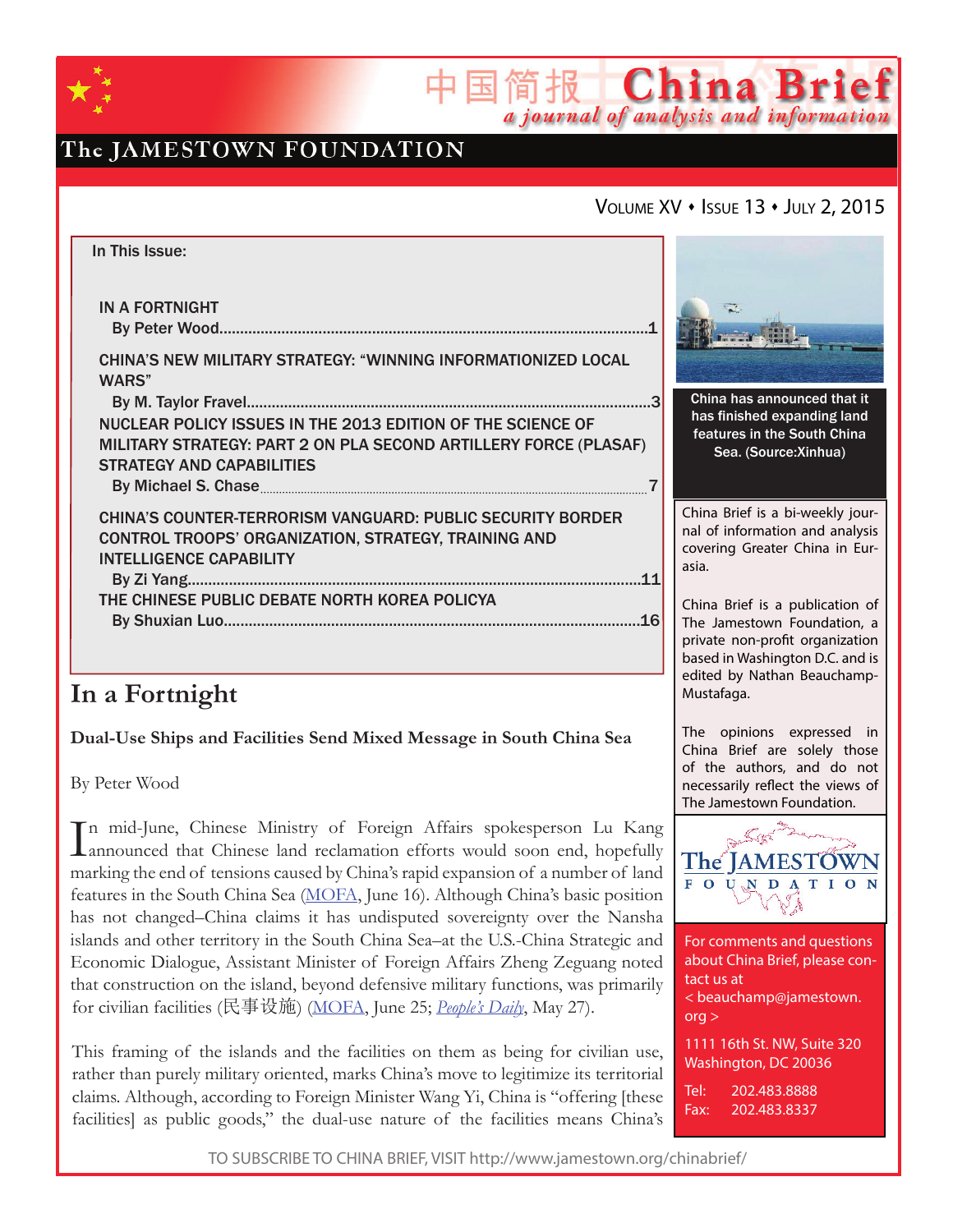neighbours are unlikely to be mollified (China News Net, June 27). Much of this infrastructure, such as the 3-kilometer (km) long airstrip and harbor constructed at Fiery Cross Reef, is uncomfortably close to the shorelines, cities and military facilities of China's neighbors.

Further clarification is required about Chinese intentions in the South China and what constitutes civilian use in Chinese terminology. In recent months Beijing has undertaken a series of actions in the region, including the introduction of a draft law that will require civilian ships to adhere to military standards and be available for military use and the labeling of facilities built on reclaimed land in the South China Sea as civilian facilities.

### **Implicit Military Roles**

The reframing of what are in essence military outposts fits into Chinese military tradition and strategic thought that includes the dual military-civilian use of ships, aircraft and facilities (军民融合) (*China Brief*, June 19). The boundary between civilian and military facilities is far from clear-cut. China's civilian maritime agency largely acts as part of the Chinese military, and in fact, regularly coordinates with them, as evidenced by a large 2012 joint exercise (International Online, October 19, 2012). The U.S. Department of Defense's (DoD) latest report to Congress on China's military power confirms China's preference for using civilian ships in a primary role, though backed by the Chinese Navy, and notes that China prefers to use its government-controlled, civilian maritime law-enforcement agencies in these disputes (DoD, April 7, pg. 44). This force includes over 200 ocean-going ships, and, as modern aircraft are added, will significant boost China's ability to monitor the South China Sea (*China Brief*, May 15). Civilian ships not directly part of a government agency have also been drafted before.

Civilian flagged fishing vessels have long served as surveillance and escalation control mechanisms for the People's Liberation Army (PLA), and in the future could be used as ISR (Intelligence Surveillance and Reconnaissance) assets or in an anti-submarine role (*Defense News*, April 17, 2014). China even used an oil rig to help establish its territorial claims by moving *Haiyang Shiyou 981* into disputed waters between Chinese and Vietnamese claims last year, and again this year (see *China* 

## ChinaBrief Volume XV • Issue 13 • July 2, 2015

*Brief*, June 19, 2014; *Huanqiu*, June 27). Recent policy, however, represents an expansion of this dual role.

According to the Chinese Ministry of Defense, the forthcoming *Technical Standards for New Civilian Ships to Implement National Defense Requirements* "makes it possible for China to turn the great potential of its civilian ships quickly into military strength for national defense and will considerably enhance the PLA's strategic projection capability and maritime support capability" (MOD, June 12). What makes this noteworthy is the way that such use of civilian ships has already been integrated into Chinese strategy.

### **Explicit Military Roles**

In June, China held a series of exercises in the South China Sea that, though "unrelated to the present situation" involved responding to "enemy" aircraft and searching for submarines, one of the roles assigned to civilian ships and aircraft during times of crisis (Huanqiu, June 20). The opportunities for these types of missions will only increase due to the ongoing shift towards the maritime domain. As mentioned in the previous edition of *China Brief*, China's newest Defense White Paper includes expanded missions for China's Navy, including open seas protection missions (远海护卫) that would necessitate further coordination between civilian and military vessels (see *China Brief*, May 29; PLA Daily, May 27). Another authoritative text, *The Science of Campaigns*, even more explicitly outlines the role of civilian air and maritime assets in aiding amphibious assaults in a chapter entitled "Landing Campaigns." Reflecting this role, the PLA actively practices using civilian ferries and other ships for invasion scenarios involving Taiwan (*Janes,* June 16).

As China completes its reclamation work in the South China Seas, the dual-use of facilities, ships and aircraft will create problems for controlling the escalation of conflicts by putting other nation's navies in the position of confronting "civilian" vessels or conducting flights over "civilian" facilities. As the *National Military Strategy of the United States* notes, "Overlapping state and non-state violence, there exists an area of conflict where actors blend techniques, capabilities and resources to achieve their objectives" (*JCS*, July 1, pg. 4) The South China Sea is becoming just such an area.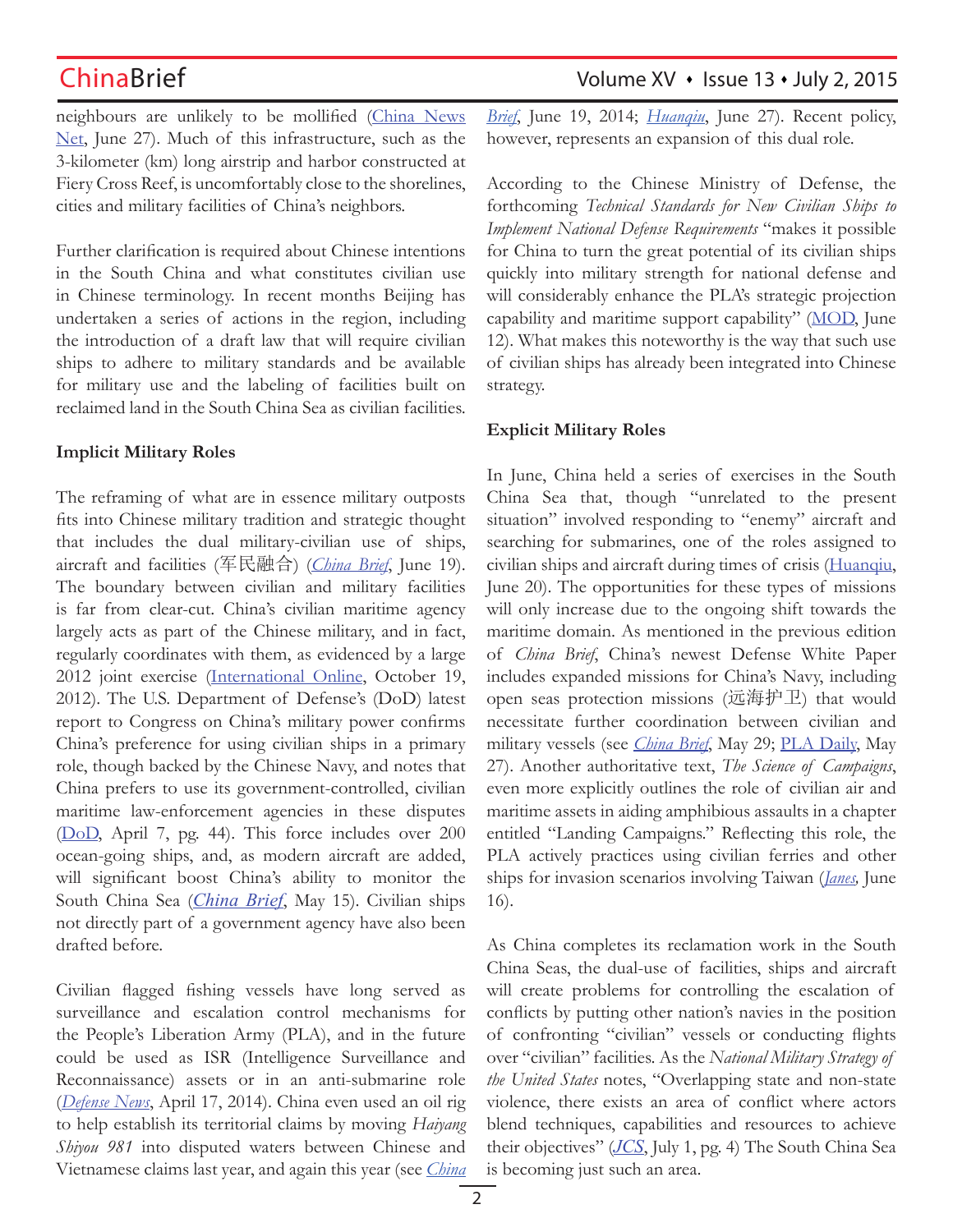*Peter Wood is a Research Associate at the Jamestown Foundation*

**\*\*\***

# **China's New Military Strategy: "Winning Informationized Local Wars"**

### By M. Taylor Fravel

In November 2013, the report of the Third Plenum of the 18th Party Congress hinted that China might adjust its national 18th Party Congress hinted that China might adjust its national military strategy. The Plenum's *Decision* outlined the need to "strengthen military strategic guidance, and enrich and improve the military strategic guideline for the new period." **[1]** In May 2015, the new Defense White Paper, *China's Military Strategy* (中 国的军事战略), reveals that China has now officially adjusted its military strategy. **[2]** This follows previous practice, such as when the 2004 strategic guideline was publicly confirmed in China's defense white paper published in December 2004.

In China's approach to military affairs, the military strategic guideline represents China's national military strategy. It provides authoritative guidance from the Central Military Commission (CMC) of the Chinese Communist Party (CCP) for all aspects of the People's Liberation Army's (PLA) combat-related activities. Since the establishment of the People's Republic in 1949, China has issued eight strategic guidelines (军事战略方针). The 2015 Defense White Paper reveals that a ninth change has occurred (Xinhua, May 26). The new guidelines shift the goal of China's military strategy from "winning local wars under the conditions of informationization" to "winning informationized local wars." The change in the strategic guidelines reflects an evolution of the existing strategy, not a dramatic departure.

Two key assessments serve as the basis for the change in strategy. First, what the Chinese military calls the "form of war" or conduct of warfare in a given period of time, has changed. The application of information technology in all aspects of military operations is even more prominent. Second, China faces increased threats and challenges in the maritime domain, including over disputed islands and maritime jurisdiction in waters close to China as well as through the growth of interests overseas in waters far from China.

This article reviews how the language of the white paper indicates that China has officially changed its military strategy. The first section introduces briefly China's concept of the strategic guideline. The second section reviews the language in the 2015 white paper to demonstrate that a change in the strategic guideline has occurred. The third section considers the timing of the adoption of the new strategy. It speculates that the change occurred sometime during the summer of 2014, as the Plenum's *Decision* was being implemented.

### **A Brief Primer on the Military Strategic Guidelines**

In China, the military strategic guidelines serve as the basis for China's national military strategy. As Marshall Peng Dehuai stated in 1957, "the strategic guidelines affect army building, troop training and war preparations." **[3]** The PLA's glossary of military terms defines the military strategic guideline as the "core and collected embodiment of military strategy." **[4]** In particular, it contains "the program and principles for planning and guiding the overall situation of war in a given period." The scope of the guidelines includes both general principles about the whole process of military operations and specific principles for certain types of operations. **[5]** In short, the guidelines outline how China plans to wage its next war. **[6]**

Generally speaking, a strategic guideline has several components. The first is the identification of the strategic opponent (战略对手), based on an assessment of China's international environment and the perceived threats to China's national interests. The specific military threat posed by the strategic opponent determines the operational target (作战对象). The second component is the identification of the main strategic direction (主要战 略方向), which refers to the geographic focal point for a potential conflict and provides the basis for prioritizing the allocation of resources and effort. The third component is the basis of preparations for military struggle (军事 斗争准备的基点), which describes the characteristics of wars that China will need to fight in the future. This usually is based on an assessment of the form of war (战 争形态) or the conduct of warfare at any point in time and the "pattern of operations" (作战样式) that should be conducted. The fourth component is the basic guiding thought (基本指导思想) for campaigns and operations, which refers to general operational principles for the PLA to use in future wars it might fight. **[7]**

The CMC changes the strategic guideline when it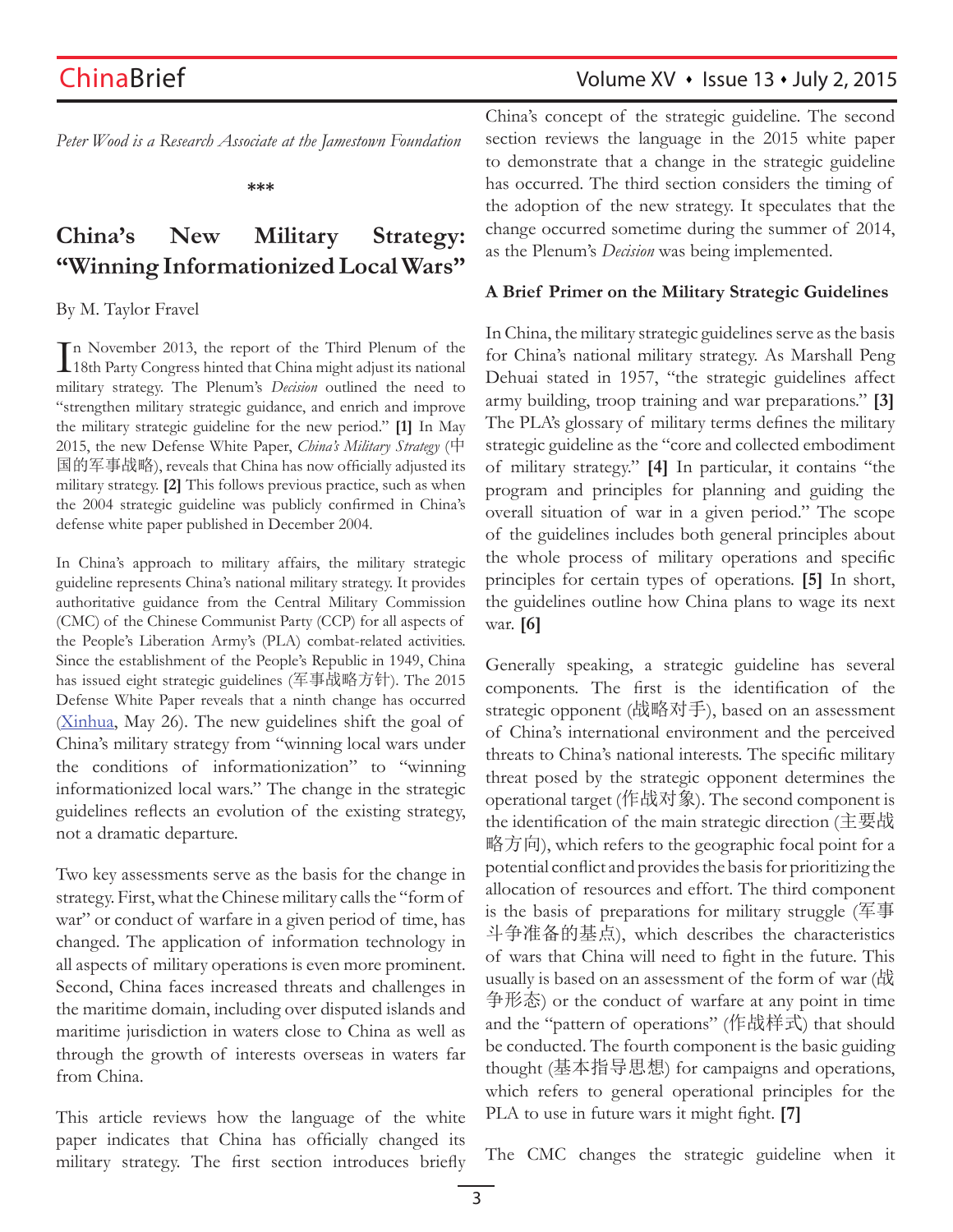concludes that one or more of these components have changed. When a strategic guideline changes, the change can be major, representing a dramatic departure from China's past strategy, or minor, representing an adjustment (调整) to an existing strategy. Since 1949, China has had eight unique military strategies or strategic guidelines. Those adopted in 1956, 1980 and 1993 represent major changes in China's military strategy, while the others have constituted minor changes. **[8]**

The two most likely sources of change are whether the CMC identifies new threats to China's national security or when it concludes that the form of war, and thus the basis of preparations for military struggle, has undergone an important shift. The 1993 guideline, the last major change in China's military strategy, was adopted based on the assessment that the Gulf War had demonstrated a fundamental change in the conduct of warfare. As former leader Jiang Zemin stated when introducing the guideline in January 1993, the PLA "must place the basis of preparations for military struggle on winning local wars that might occur under modern especially hightechnology conditions." **[9]** The premise of this change was the conclusion that "as soon as a war breaks out, it is likely to be a high-technology confrontation." **[10]** In June 2004, China's military strategic guideline was "enriched and improved" (充实完善) based on a similar assessment of change in the basis of preparations for military struggle. As Jiang stated once again, "We must clearly place the basis of preparations for military struggle on winning local wars under the conditions of informationization." The key change was replacing "under modern especially high technology conditions" in the 1993 guideline with "under the conditions of informationization." **[11]** This change reflected the assessment that "the basic characteristic of high-technology warfare is informationized warfare. Informationized warfare will become the basic form of warfare in the 21st century." **[12]**

### **"Winning Informationized Local Wars"**

A close analysis of the language in the 2015 Defense White Paper indicates that China's strategic guideline has been changed. The adjustment was based on two assessments summarized in the white paper: that the form of war has shifted to give even greater prominence to the application of information technology in all aspects of military operations and that China's national security environment presents new challenges, especially in the maritime domain. As the white paper states, the guideline is adjusted "according to the evolution of the form of war and the national security situation."

The first assessment is that the evolution in the form of war requires a change in the basis of preparations for military struggle. As the white paper notes, "the basis of preparations for military struggle will be placed on winning informationized local wars." This adjustment consisted of dropping only four characters from the 2004 guideline, changing from "winning local wars under the conditions of informatization" (打赢信息化条件下 的局部战争) to "winning informationized local wars" ( 打赢信息化局部战争). As described by one researcher from the Academy of Military Science (AMS), the removal of the four characters indicates that "a qualitative change has occurred" (*Global Times*, May 26).

The white paper's section on China's national security situation summarizes the assessment that the form of war has changed. According to the white paper, "The development of the world revolution in military affairs is deepening" while "the form of war is accelerating its transformation to informationization." These changes included "clear trends" toward the development and use of long-range, precision, smart and unmanned weapons and equipment. Space and cyber domains are described as becoming the "commanding heights of strategic competition." From China's perspective, these trends, which have been occurring over the past decade, require a shift in the basis of preparations for military struggle that forms the key part of any strategic guideline. As one researcher from AMS explained, "information is no longer an important condition [in warfare] but now plays a dominant role, presenting new changes in the mechanisms for winning wars" (Global Times, May 26).

The white paper suggests that the basic guiding thought for operations, which is based on the assessment of the form of war, has also changed. In particular, the 2015 white paper states that "to implement the strategic guideline of active defense under the new situation, China's armed forces will create new basic operational thought" (创新基本作战思想). In the 2004 guideline, the basic guiding thought was "integrated operations, precision strikes to subdue the enemy" (整体作战, 精 打制敌). **[13]** The 2015 white paper appears to indicate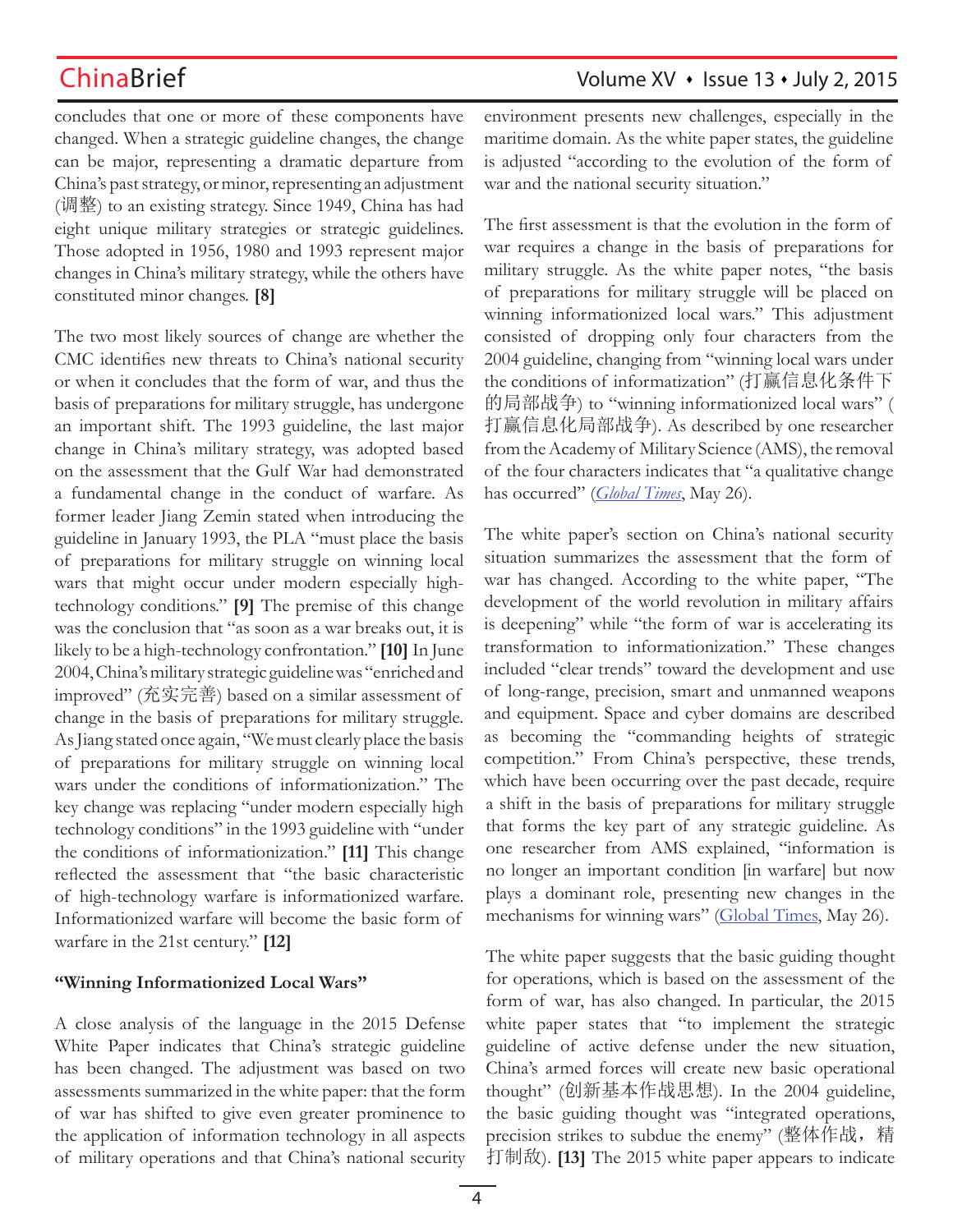that this has been changed to "information dominance, precision strikes on strategic points, joint operations to gain victory" (信息主导, 精打要害, 联合制胜).

The second assessment is that China faces more pressing national security threats, especially in the maritime domain. As part of winning informationized local wars, the white paper stresses the role of "maritime military struggle" and "preparations for maritime military struggle" in such conflicts. In previous strategic guidelines, no domain was highlighted for particular emphasis, though the implication usually was the primacy of China's landbased conflicts and operations. In the new guideline, the emphasis on the maritime domain stems from two factors. The first is the intensification of disputes over territorial sovereignty and maritime jurisdiction in waters near China. The white paper concludes that the "maritime rights defense struggle will exist for a long time." The second is "the continuous expansion of China's national interests," in which overseas interests from energy and sea lines of communication to personnel and assets abroad "have become prominent." Although these are not new concerns for China, they have become more prominent in Chinese assessments when compared with the 2013 white paper.

Consistent with the increasing focus on the maritime domain, the white paper stated publicly for the first time that the Chinese navy's strategic concept "will gradually shift from 'near seas defense' (近岸防御) to the combination of 'near seas defense' and 'far seas protection' (远海护卫)". **[14]** Near seas defense emphasizes defending China's immediate maritime interests, especially in territorial and jurisdictional disputes in the seas directly adjacent to the Chinese mainland. Open seas protection emphasizes safeguarding China's expanding interests overseas, such as the protection of sea lines of communication and Chinese businesses abroad. **[15]**

One component of the guidelines that the white paper does not address explicitly is the primary strategic direction that defines the geographic focus of strategy. Typically, the primary strategic direction is not stated explicitly in openly published sources. In the 1993 and 2004 guidelines, the southeast or Taiwan was the primary strategic direction. In the latest guidelines, the primary strategic direction appears to be the same, but has been

expanded to include the Western Pacific or what retired Lieutenant General Wang Hongguang has described as the "Taiwan Strait-Western Pacific" direction. **[16]** Whether the South China Sea has become part of primary strategic direction remains unclear. Although Wang notes such a link, he still writes that "Taiwan Strait is the primary strategic campaign direction" and the "nose of the ox." **[17]**

### **The Decision to Adjust the Strategy**

Although the white paper confirms that the strategic guideline has been adjusted, it does not state exactly when the decision was made. Historically, the establishment or adjustment of a strategic guideline usually occurs during an enlarged meeting of the CMC. Such meetings are attended by heads of all leading departments on the general staff and under the CMC as well as the services and military regions. The new guideline is presented in a speech, which serves as the primary reference document for the strategy. These meetings, however, are rarely publicized, which makes it difficult to determine exactly when the decision to change the strategy was made. In 2004, for example, the change in strategy was introduced during an enlarged meeting of the CMC that was held in June. **[18]** Yet the first public reference to the strategy did not occur until the publication of the 2004 Defense White Paper six months later. Likewise, the speech about a new strategic guideline is not openly published when the guideline is introduced and sometimes never openly published at all. Jiang Zemin's speech introducing the 1993 guideline, for example, was not openly published until 2006.

Despite such uncertainty, it is likely that the CMC decided to adjust the strategic guideline in the summer of 2014. The phrase "winning informationized local wars" has appeared in the pages of the PLA's newspaper, the *Liberation Army Daily*, only fifty times. But thirty eight, or 75 percent, of these references have occurred since mid-August 2014. The term first appeared on August 21, 2014 in an article announcing a new document published by the General Staff Department on improving the level of realistic training. **[19]** During the same period, the formula for the 2004 strategy was used only thirteen times and never in connection with any official announcements or decisions taken by the CMC or the General Staff Department.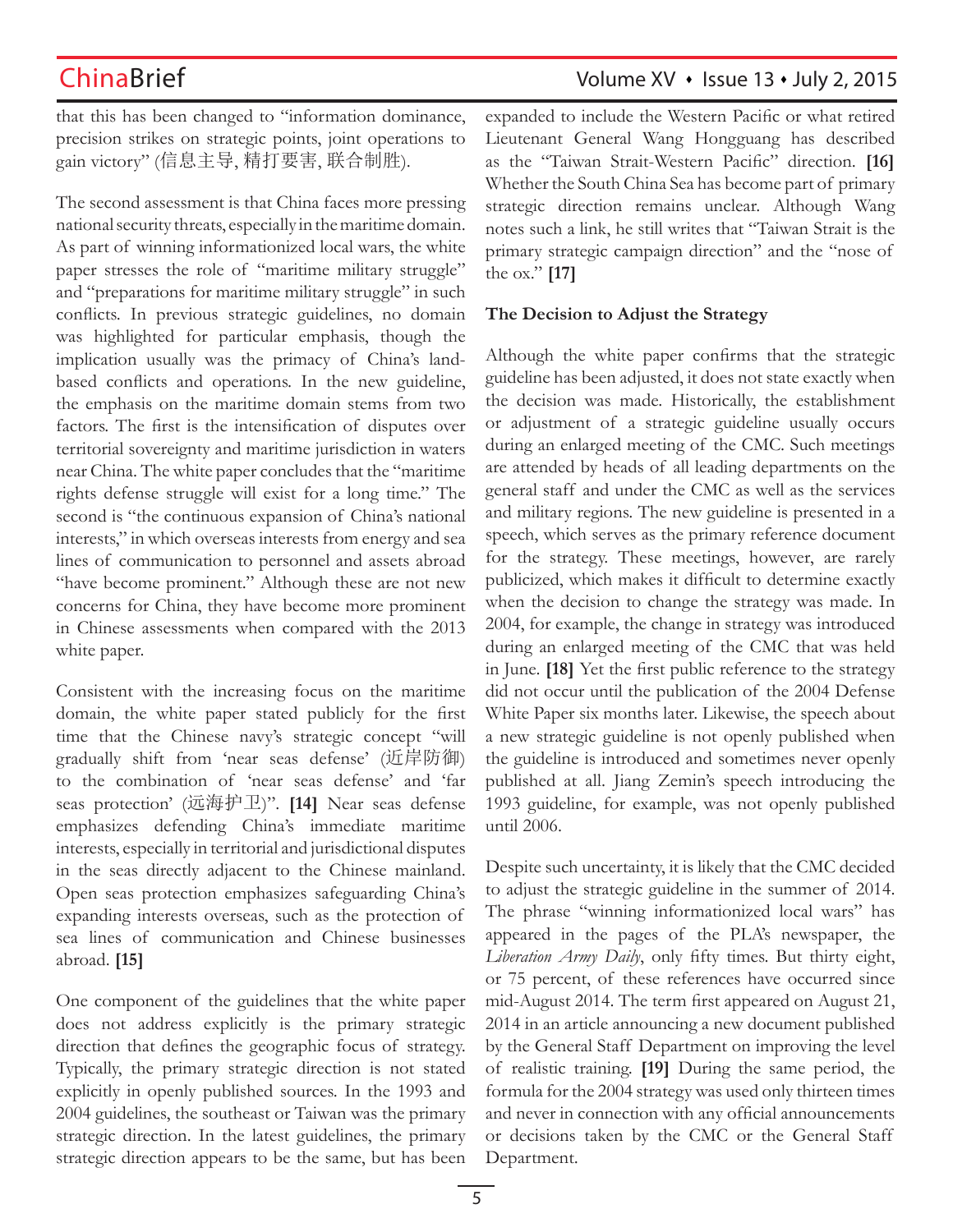It is plausible that the guideline was adjusted in September 2014 for several reasons. As noted in the introduction, the Third Plenum in November 2013 announced the need to "strengthen military guidance, and enrich and improve the military strategic guideline." Shortly thereafter, a highlevel leading group was likely established by the Central Military Commission to determine how to achieve this goal. In 1992, for example, a leading group to draft the 1993 strategic guideline was created and completed its work about two months before Jiang introduced the new guideline. **[20]**

## **Conclusion**

In the past, the adoption or adjustment of a new strategic guideline represents the start, not the end, of strategic change for the PLA. Over the next few years, elements of the new strategy will be fleshed out. These will likely include the development of new operational doctrine, new criteria for training as well as new joint command structures at both the level of the CMC and in the military regions. Following earlier reforms, a further downsizing of the force will likely be used as the vehicle for the organizational change necessary to improve the ability to conduct joint operations. As Chinese Commanderin-Chief Xi Jinping stated in December 2013, "we have already explored the command system for joint operations, but problems have not been fundamentally resolved" (People's Daily Online, August 15, 2014.)

*M. Taylor Fravel is Associate Professor of Political Science and member of the Security Studies Program at MIT. He is currently writing a book entitled* Active Defense: Explaining the Evolution of China's Military Strategy*. He can be followed on twitter @fravel.*

## **Notes**

- 1. Zhonggong zhongyang guanyu quanmian shenhua gaige ruogan zhongda wenti de jueding [Decision of the Central Committee of the Communist Party of China on Some Major Issues Concerning Comprehensively Deepening the Reform]," November 12, 2013.
- 2. *Zhongguo de junshi zhanlue* [China's Military Strategy] (Beijing: Zhon-

## ChinaBrief Volume XV • Issue 13 • July 2, 2015

ghua renmin gongheguo xinwen bangongshi, 2015), http://news. xinhuanet.com/politics/2015- 05/26/c\_1115408217.htm. All citations in this article are from the Chinese version. For the official English translation, see http:// www.chinadaily.com.cn/china/2015-05/26/content\_20820628. htm.

- 3. Peng Dehuai, *Peng Dehuai junshi wenxuan* [Peng Dehuai's Selected Work on Military Affairs] (Beijing: Zhongyang wenxian chubanshe, 1988), p. 587.
- 4. Junshi kexue yuan, ed., *Zhongguo renmin jiefangjun junyu* [Military Terminology of the Chinese People's Liberation Army] (Beijing: Junshikexue chubanshe, 2011), p. 51.
- 5. Junshi kexue yuan, ed., *Zhongguo renmin jiefangjun junyu*, p. 51.
- 6. On the strategic guidelines, see David M. Finkelstein, "China's National Military Strategy: An Overview of the "Military Strategic Guidelines"," in Andrew Scobell and Roy Kamphausen, eds., *Right Sizing the People's Liberation Army: Exploring the Contours of China's Military*, (Carlisle: Army War College, 2007), pp. 69-140; M. Taylor Fravel, "The Evolution of China's Military Strategy: Comparing the 1987 and 1999 Editions of *Zhanlue Xue*," in David M. Finkelstein and James Mulvenon, eds., *The Revolution in Doctrinal Affairs: Emerging Trends in the Operational Art of the Chinese People's Liberation Army*, (Alexandria, Va.: Center for Naval Analyses, 2005), pp. 79-100.
- 7. Wang Wenrong, ed., *Zhanlue xue* [The Science of Military Strategy]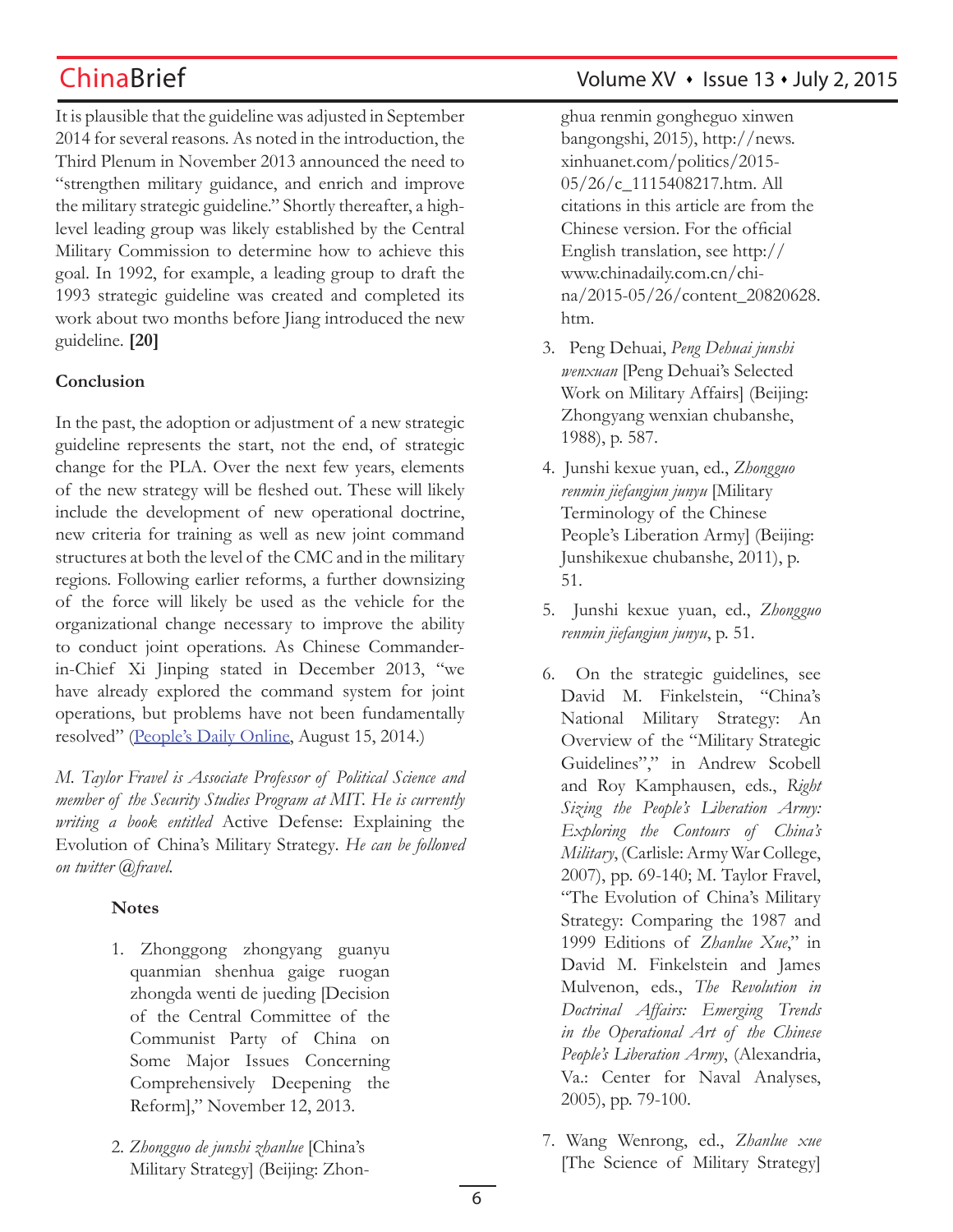(Beijing: Guofang daxue chubanshe, 1999), pp. 136-139. For other authoritative descriptions of the concept of the strategic guideline, see Gao Rui, ed., *Zhanlue xue* [The Study of Military Strategy] (Beijing: Junshi kexue chubanshe, 1987), pp. 81-85; Peng Guangqian and Yao Youzhi, eds., *Zhanlue xue* [The Science of Military Strategy] (Beijing: Junshi kexue chubanshe, 2001), pp. 182-186; Fan Zhenjiang and Ma Baoan, eds., *Junshi zhanlue lun* [On Military Strategy] (Beijing: Guofang daxue chubanshe, 2007), pp. 149-150.

- 8. M. Taylor Fravel, "China's Military Strategies: An Overview of the 1956, 1980 and 1993 Military Strategic Guidelines," paper prepared for the CAPS-RAND-NDU conference on the PLA, November 2013, Taipei, Taiwan. Updated April 2015.
- 9. Jiang Zemin, *Jiang Zemin wenxuan* [Jiang Zemin's Selected Works], Vol. 1, (Beijing: Renmin chubanshe, 2006), p. 285.
- 10. Jiang Zemin, *Jiang Zemin wenxuan, Vol. 1*, p. 286.
- 11. Jiang Zemin, *Jiang Zemin wenxuan* [Jiang Zemin's Selected Works], Vol. 3, (Beijing: Renmin chubanshe, 2006), p. 608.
- 12. Ibid.
- 13. Zhang Yuliang, *Zhanyi xue* [The Science of Campaigns] (Beijing: Guofang daxue chubanshe, 2006), p. 81.
- 14. The official English translation of the white paper uses "offshore waters defense" and "open seas protection," respectively.

its own strategic concept in addition to the strategic guideline for China's armed forces.

- 16. Wang Hongguang, "Cong lishi kan jinri Zhongguo de zhanlue fangxiang [Looking at China's Strategic Direction Today From a Historical Perspective]," *Tongzhou gongjin*, March 2015, pp. 48. General Wang is the former deputy commander of the Nanjing Military Region and current member of the Tenth National People's Congress.
- 17. Wang Hongguang, "Cong lishi kan jinri Zhongguo de zhanlue fangxiang," p. 50, 49.
- 18. Jiang Zemin, *Jiang Zemin wenxuan, Vol. 3*, p. 608.

19. *Jiefangjun bao*, August 21, 2014, p. 1.

20. Fravel, "China's Military Strategies."

**\*\*\***

# **Nuclear Policy Issues in the 2013 Edition of The Science of Military Strategy: Part 2 on PLA Second Artillery Force (PLASAF) Strategy and Capabilities**

By Michael S. Chase

s highlighted in Beijing's May 2015 defense white  $\perp$  **L** paper, China is modernizing its strategic missile force as part of its focus on strengthening the PLA's preparation for "winning informationized local wars, highlighting maritime military struggle and maritime PMS [preparation for military struggle]" (State Council Information Office, May 2015). Indeed, the People's Liberation Army Second Artillery Force (PLASAF) has emerged as a centerpiece of Chinese military modernization along with the growth of its nuclear and conventional missile capabilities. Specifically, according to the Chinese white paper:

15. Within the PLA, each service has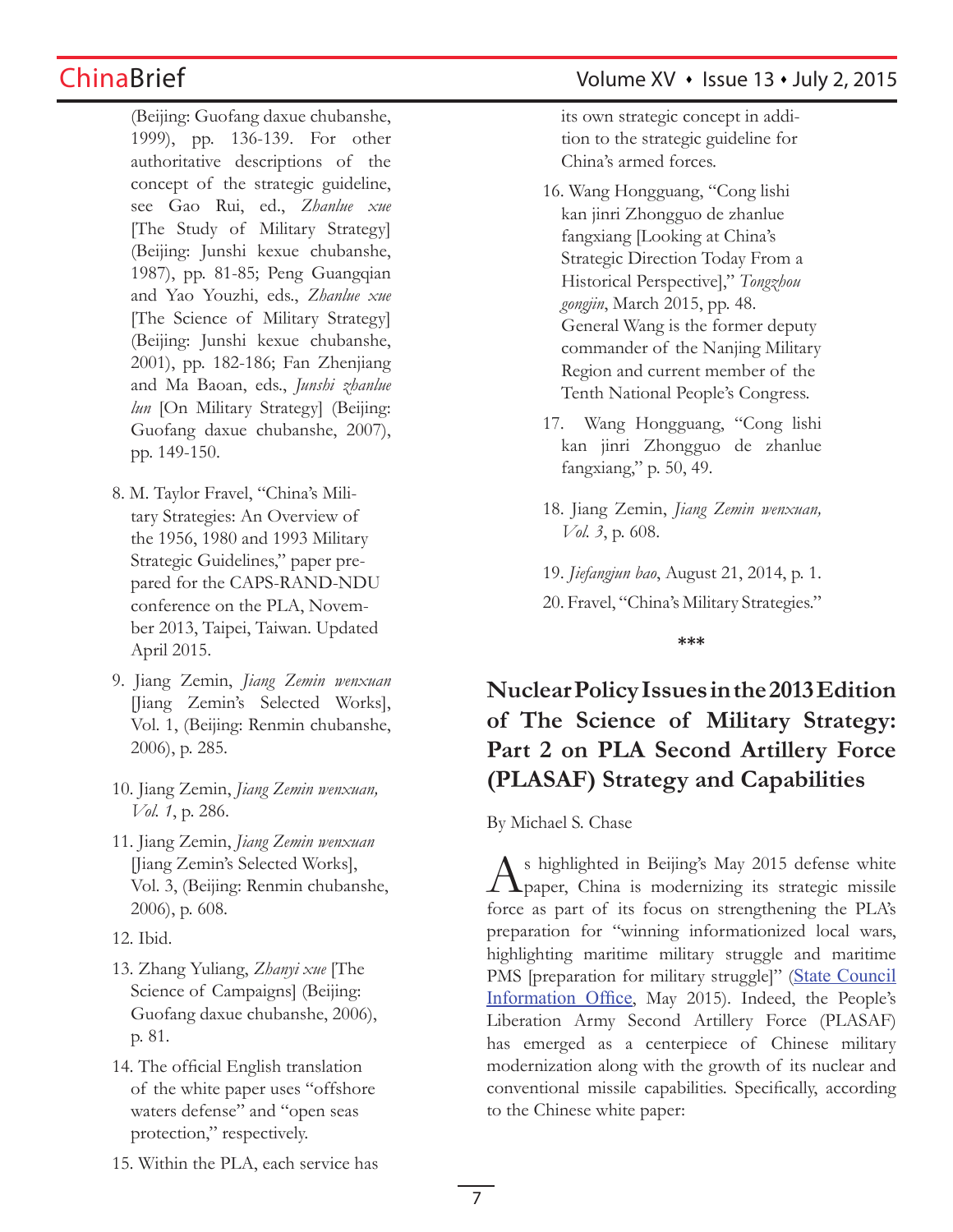In line with the strategic requirement of being lean and effective and possessing both nuclear and conventional missiles, the PLA Second Artillery Force (PLASAF) will strive to transform itself in the direction of informationization, press forward with independent innovations in weaponry and equipment by reliance on science and technology, enhance the safety, reliability and effectiveness of missile systems and improve the force structure featuring a combination of both nuclear and conventional capabilities. The PLASAF will strengthen its capabilities for strategic deterrence and nuclear counterattack, and medium- and long-range precision strikes.

China's latest Defense White Paper refrains from offering further details, but the most recent edition of the Pentagon's annual report on Chinese military power paints a more complete picture of PLASAF's growing capabilities. The Department of Defense report notes that PLASAF is "developing and testing several new classes and variants of offensive missiles, including hypersonic glide vehicles; forming additional missile units; upgrading older missile systems; and developing methods to counter ballistic missile defenses" (U.S. Department of Defense [DoD], May 8, p. 8).

PLASAF has long served as the cornerstone of China's nuclear deterrent. Currently, PLASAF fields 50–60 intercontinental ballistic missiles (ICBMs), including silo-based DF-5s, some of which are equipped with multiple independently targetable reentry vehicles (MIRVs), DF-31 and DF-31A road mobile ICBMs, and older and more limited range DF-4 ICBMs, as well as its theater-range nuclear missile capabilities. PLASAF "continues to modernize its nuclear forces by enhancing its silo-based intercontinental ballistic missiles (ICBMs) and adding more survivable, mobile delivery systems" (DoD, May 8, p. 8). In addition, it is improving its nuclear command, control and communications (C3) capabilities and developing the DF-41, a road mobile ICBM possibly capable of carrying MIRVs  $(DoD, May 8, pp. 8, 31–32)$ . As for its conventional missile force, PLASAF has at least 1,200 short-range ballistic missiles (SRBMs), and it is improving its conventional strike capabilities with the deployment of 800–1,000-kilometer (km) range DF-16 ballistic missiles and conventional-armed DF-21 MRBMs, which will not only improve China's ability to strike Taiwan, but also other targets in the region. PLASAF also fields conventional land-attack cruise missiles (LACMs),

## ChinaBrief Volume XV • Issue 13 • July 2, 2015

and the DF-21D anti-ship ballistic missile (ASBM), which "gives the PLA the capability to attack ships in the western Pacific Ocean" (DoD, May 8, p. 8). In addition, it is developing conventional IRBMs capable of striking targets on Guam (DoD, May 8, p. 46).

Against this backdrop of PLASAF's growing nuclear and conventional missile capabilities, this article reviews the discussion of PLASAF issues in the 2013 edition of the *Science of Military Strategy*, which was published by the PLA Academy of Military Sciences (AMS) publishing house. SMS 2013 goes beyond the previous edition of SMS with its inclusion of a detailed section on PLASAF strategy. This PLASAF-specific section underscores the priority Beijing attaches to further strengthening PLASAF's nuclear and conventional missile capabilities. It also envisions a growing role in space, and perhaps cyberspace, for China's strategic missile force.

### **Second Artillery's Role and Responsibilities**

PLASAF was established in July 1966 as the arm of the Chinese military responsible for nuclear-armed ballistic missiles. In the early 1990s, PLASAF added a conventional mission, and now occupies a unique position in China's military establishment due to its responsibility for nuclear deterrence and counter-attack as well as conventional long-range strike missions. As SMS 2013 puts it, Second Artillery's nuclear and conventional missile capabilities give it a "special position" among the instruments of Chinese military power and ensure that it "plays an extremely important role in defense of [China's] national security." **[1]** Additionally, SMS 2013 states that Second Artillery is an important strategic force under the direct command of the Central Military Commission (CMC) and top-level leadership of the Chinese Communist Party (CCP) (SMS 2013, p. 228). It further states that the highest-level leaders of the CCP and the CMC must make all of the key decisions about the construction, development and employment of China's strategic missile force, because of its strategic importance. In particular, "All significant nuclear deterrence actions and any scale of nuclear counterstrikes are undoubtedly categorized as significant strategic actions." Thus these decisions must be made at the highest level (SMS 2013, pp. 234–5).

As with China's national defense white papers and other PLA publications, SMS 2013 indicates that Second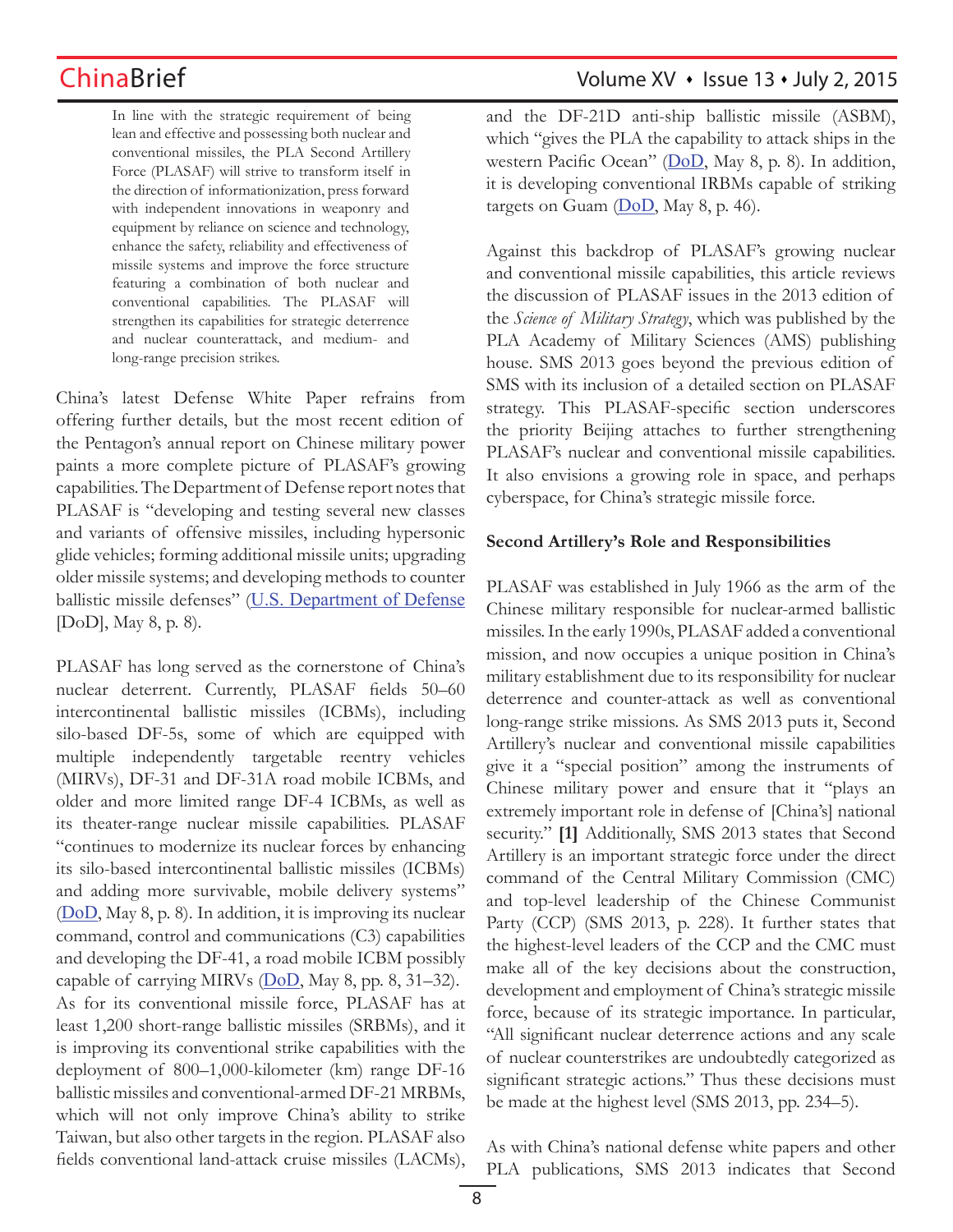Artillery's main missions are deterring a nuclear attack or nuclear threats against China, being prepared to carry out a nuclear counter-attack and launching conventional precision strikes with its conventional missiles (SMS 2013, pp. 231–2). For PLASAF, its "many types of equipment and conventional weapons that are able to effectively strike at different distances and against many different types of targets are the 'crack troops and sharp weapons' of the PLA's conventional operations, and they have a powerful deterrence role in dealing with strong enemies" (SMS 2013, p. 231).

SMS 2013 underscores the view that Second Artillery's nuclear and conventional missile capabilities play key roles in strategic deterrence. Indeed, like a number of other Chinese military publications, SMS 2013 describes Second Artillery as "China's core force for strategic deterrence" (中国战略威慑的的核心力量) (SMS 2013, pp. 228–9). Second Artillery's main contribution to strategic deterrence is its nuclear missile force. According to SMS 2013, "nuclear deterrence undoubtedly remains the core and foundation of China's strategic deterrence and plays a primary role in the containment of largescale warfare and effectively holding in check the primary strategic opponents. At present, Second Artillery is the main part of China's nuclear force, and it is also the core force for China's strategic deterrence" (SMS 2013, pp. 228–9).

SMS 2013 emphasizes that Second Artillery also plays a critical role in strategic deterrence and actual combat because it constitutes the main part of the PLA's longrange conventional strike capabilities. According to SMS 2013, Second Artillery's conventional ballistic and cruise missiles make an important contribution to strategic deterrence and could serve as a powerful instrument of coercive diplomacy in addition to the important role they would play in any one of a number of PLA joint campaigns.

According to SMS 2013, Second Artillery's conventional missiles make it "the principal component of the PLA's long-range conventional strike forces" (SMS 2013, p. 229). Since it began fielding its first conventional missiles in the early 1990s, PLASAF has upgraded its conventional strike capability in terms of numbers of weapons, range and accuracy. Moreover, compared with other conventional weapons, land-based conventional missiles

# ChinaBrief Volume XV · Issue 13 · July 2, 2015

have advantages in terms of their ability to conduct longrange attacks, high precision, rapid response and strong defense penetration capabilities. As a result, conventional missiles are currently the "primary weapons" (主战兵器) for the Chinese military's long-range conventional strike operations (SMS 2013, p. 229). Moreover, even with the expected diversification of the Chinese military's longrange strike weaponry in the future, conventional missile weaponry will continue to possess clear advantages and will remain highly relevant in "confrontations with a powerful enemy." Overall, according to SMS, "Second Artillery serves as an important force for the PLA's implementation of long-range conventional strikes, possessing special functions for which there are no substitutes (有不可替代的特殊作用)" (SMS 2013, p. 229).

More generally, PLASAF's nuclear and conventional missile capabilities bolster China's international position, strengthen its image as a major country with a powerful military and protect its national interests (SMS 2013, pp. 230–1). Additionally, PLASAF's capabilities help preserve a favorable external security environment. They deter the outbreak of major war, which helps to protect and extend China's "period of strategic opportunity" (战略机遇期) and enable it to focus on economic development (SMS 2013, p. 231).

### **SMS 2013 on PLASAF Missile Force Modernization**

SMS 2013 appears to indicate that PLASAF's role is likely to become increasingly important in the future as it continues to improve its nuclear and conventional missile capabilities in a coordinated fashion. Of note, the discussion of PLASAF capabilities and modernization programs in SMS 2013 appears to align closely with external assessments about deployed and developmental missile systems, such as those that appear in the latest Defense Department report on Chinese military power. This suggests that SMS 2013 represents a well-informed exploration of missile force developments. Indeed, it is probably the most authoritative recently published volume that addresses nuclear and conventional missile force modernization issues.

With respect to nuclear capabilities, SMS 2013 identifies nuclear missile force modernization as a "long-term and fundamental" responsibility for Second Artillery (SMS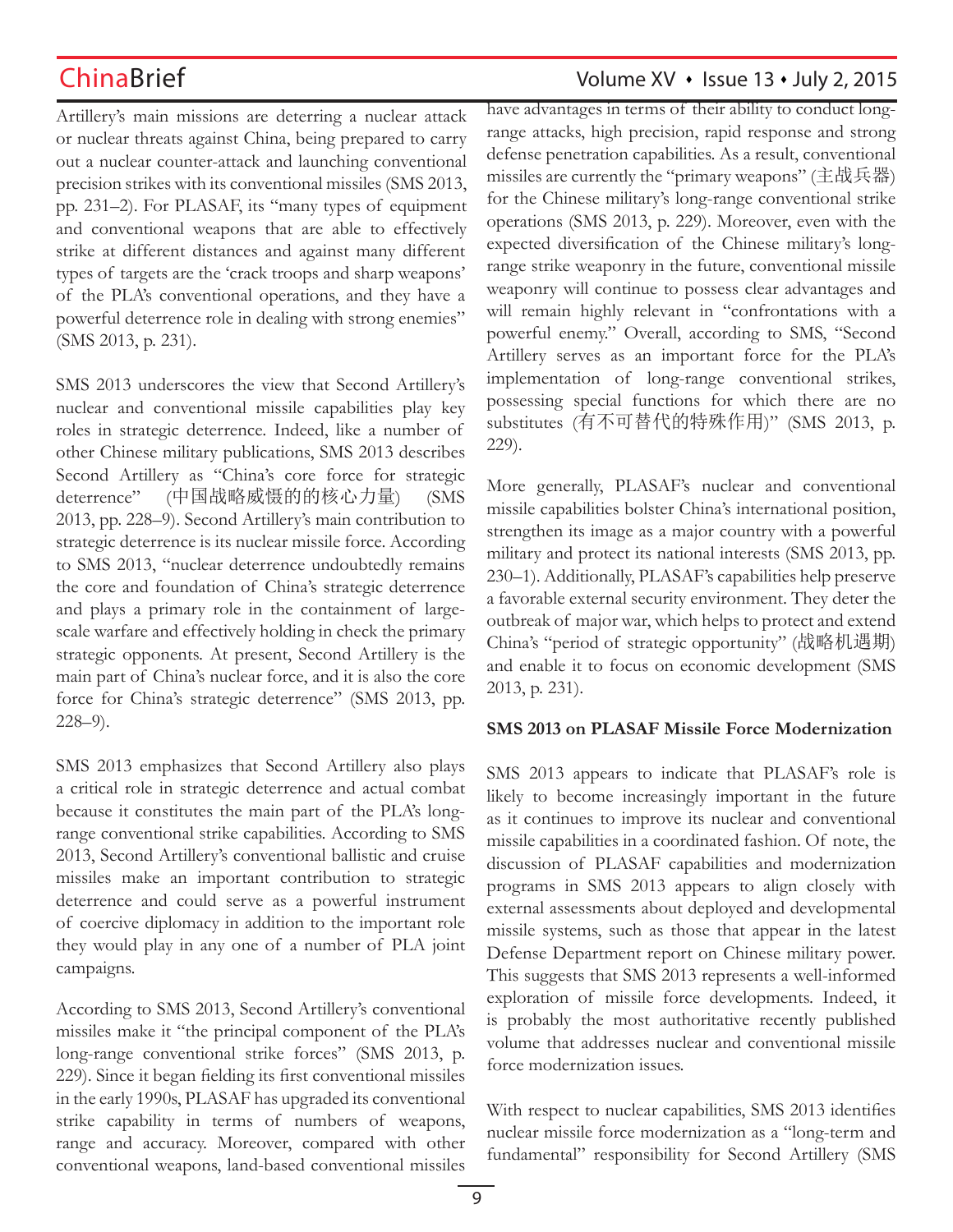2013, p. 232). Specifically, it calls for quantitative and qualitative improvements in China's nuclear counterattack capabilities. According to SMS: "Under the circumstances of maintaining a certain scale (一定规 模) for China's nuclear forces, raising the efficacy of Second Artillery nuclear counterstrikes is of the utmost importance." One means of doing this is increasing the proportion of missiles with intercontinental ranges. This is because of the geographic relationship between China and its "primary strategic opponent" and the location of the relevant nuclear counterstrike targets, which determine that ICBMs should constitute the main part of Second Artillery's nuclear force. According to SMS, "increasing the number of intercontinental-range guided missile nuclear weapons is an important means to effectively strengthen Second Artillery's nuclear counterstrike function."

Second, SMS states PLASAF must "give prominence to the key points of nuclear capabilities development." It notes that, in the event of an opponent's nuclear attack, the survival of the nuclear missile force is a prerequisite for and the foundation of the implementation of a nuclear counterstrike. Additionally, SMS highlights the ability to effectively break through the opponent's missile defense system as a "necessary condition" for achieving required nuclear damage results against the opponent. Therefore, according to SMS, Second Artillery nuclear force capability development should prioritize enhancing survivability and defense penetration capabilities. Specifically, it calls for Second Artillery to develop rapid mobile launch capabilities, hypersonic glide vehicles and multiple warhead technologies, and to update and replace its missile weapons, because improving survivability and defense penetration capabilities is key to "increasing the efficacy of nuclear counterstrikes" (SMS 2013, pp. 233– 4).

SMS 2013 also calls for strengthening PLASAF's conventional missile force, which it identifies as a high priority given that China still faces a complex security environment and that "there is still a highly prominent contradiction between the actual strength of Second Artillery's conventional guided missiles and the requirements of dealing with actual security threats" (SMS 2013, p. 233). Furthermore, according to SMS, Second Artillery conventional modernization should focus on expanding the range of conventional guided missile firepower, placing emphasis on the development and deployment of "conventional guided missile weaponry with effective ranges exceeding 1,500 km" (SMS 2013, p. 234). It should also focus on overcoming enemy defenses, improving rapid response capabilities and enhancing accuracy.

In addition, SMS 2013 highlights the missile force's role in enabling the PLA to expand its operations into other domains (most notably space). The volume suggests that Second Artillery will focus on "developing new types of operations methods," and will thus play an increasingly important role in the space and information domains (SMS 2013, p. 233). Specifically, according to SMS 2013, "The expansion of national security interests and development and transformation of the pattern of warfare, are making struggles and confrontations that utilize the fields of space and the Internet more and more intense, and this raises new requirements for military capability development. Having a foothold in and relying on the special points and advantages of guided missile weaponry, developing new types of operations methods, and taking Second Artillery operations capabilities into space and other new domains of development, are important directions in Second Artillery's construction and development" (SMS 2013, p. 233).With respect to space, this is in part because Second Artillery's missile capabilities could be modified to carry out spacecraft launches. It is also as a result of the development of ground-based missiles capable of carrying out attacks against satellites. In all, the Second Artillery's capabilities make it an "important support" ( 重要依托) for the expansion of the PLA's operational capabilities into the space domain (SMS 2013, p. 229).

### **Conclusion**

SMS 2013 contains a detailed section on PLASAF strategy that also touches on PLASAF roles and responsibilities and force modernization requirements. Notably, the discussion of force modernization requirements in SMS 2013 appears to track very closely with the assessment of PLASAF capabilities that appears in the most recent U.S. Department of Defense report on Chinese military power. Furthermore, SMS 2013 indicates Second Artillery will play a major role in all of the main aspects of strategic deterrence—nuclear, conventional, space and information—that Chinese military strategists highlight as essential to protecting China's national security.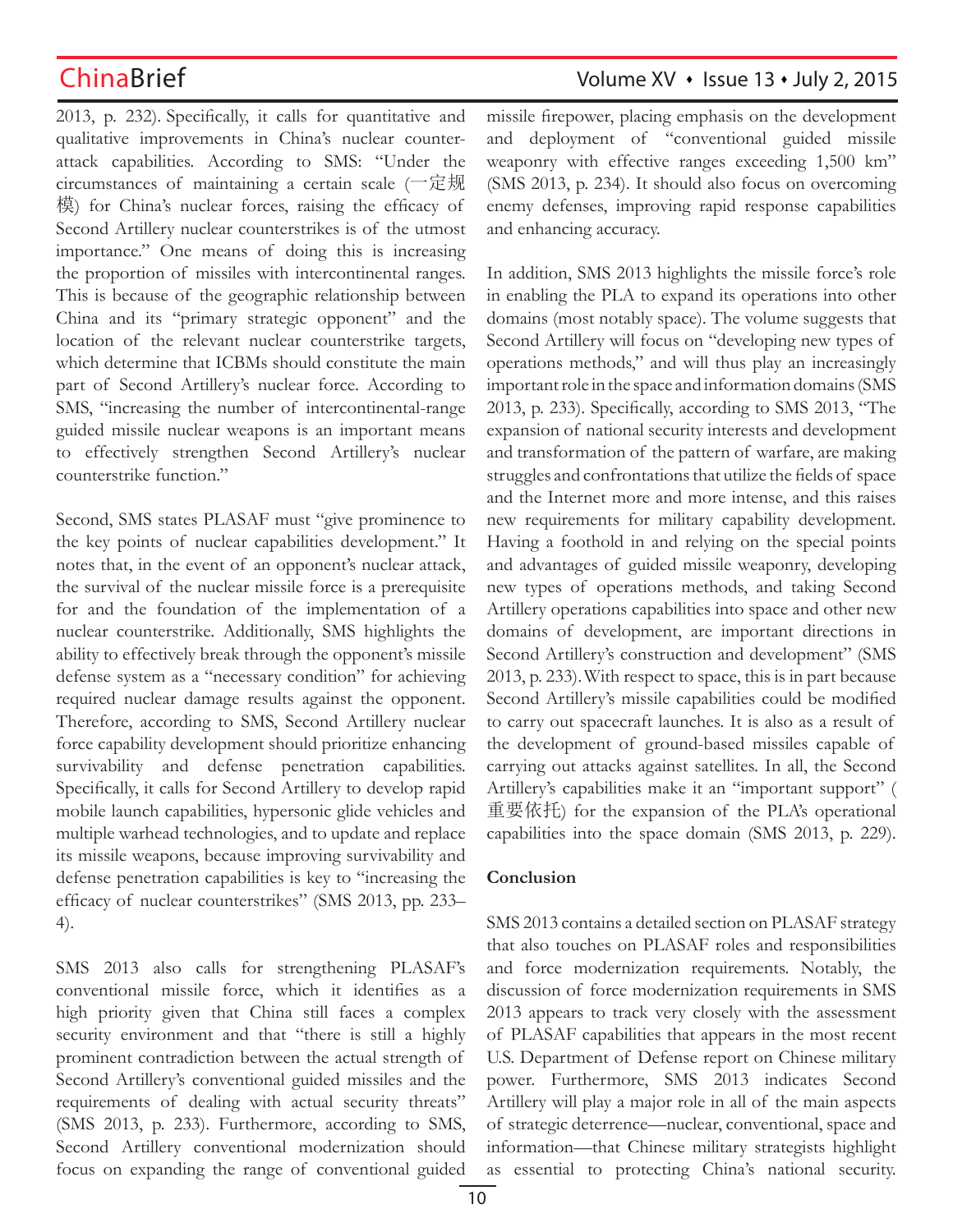Indeed, looking to the future, it suggests the PLASAF will continue to serve as the core component of China's strategic deterrent, and will increase its role in this regard along with improvements in its nuclear and conventional missile capabilities. As highlighted by SMS 2013, the additional roles in other areas of strategic deterrence, particularly in the space domain, have emerged, further ensuring a strong role for the PLASAF in the future.

*This is the second of a two-part series of articles analyzing the nuclear policy sections of the 2013* Science of Military Strategy*. Part 1 of this series addressed nuclear policy, strategy, and force modernization. The series is an excerpt from a larger chapter in* China's Evolving Military Strategy *(edited by Joe McReynolds), due for publication this fall by The Jamestown Foundation. You can pre-order the book through Brookings Press.*

*Dr. Michael S. Chase is a senior political scientist at RAND, a professor at the Pardee RAND Graduate School, and an adjunct professor in the China Studies and Strategic Studies Departments at Johns Hopkins University's School of Advanced International Studies (SAIS) in Washington, D.C.*

### **Notes**

*The Science of Military Strategy* [战略学], 3rd ed., Beijing: Military Science Press [军事科学出版社], 2013, p. 228.

### **\*\*\***

# **China's Counter-Terrorism Vanguard: Public Security Border Control Troops' Organization, Strategy, Training and Intelligence Capability**

By Zi Yang

The past two years have been a period of frustration and setbacks for China's counter-terrorism agencies. In spite of the state's efforts to clamp down on terrorism, the number of terrorist attacks actually experienced an upsurge in 2013 and 2014, with one even striking near Tiananmen, at the heart of Chinese state authority. Indeed, China's fight against terrorism is an endeavor far from completed. Following the pattern from previous

# ChinaBrief Volume XV · Issue 13 · July 2, 2015

years, the most recent attacks were masterminded by terrorist organizations rooted in the volatile Chinese province of Xinjiang, a source of Islamist militancy. With the creation and consolidation of the so-called Islamic State–a development that boosted the morale of jihadists worldwide–China's war on terror has entered a new phase. In this war, the Public Security Border Control Troops (公安边防部队), or simply BCT, is a force of crucial significance due to its status as the first line of defense against terrorist activities brewing in and beyond the Xinjiang border region. This article attempts to explain the origins, organization, methods and track record of the BCT. While the BCT has created many of the structures it needs to be effective, continued efforts need to be made in reforming and improving its intelligence gathering apparatus.

### **Organization**

First established in November 1949 as the Border Protection Department, the BCT is currently a militarized police force placed under the shared authority of the People's Armed Police and the Public Security Active Service Troops (公安现役部队), which is subordinate to the Ministry of Public Security (MPS). **[1]** Although the BCT is sometimes referred to as the Armed Police Border Control Troops (武警边防部队), it does not belong to the PAP's chain of command (Zhejiang Online, April 20, 2010).**[2]** Instead, its immediate superior is the MPS Border Control Department. As a unit under the MPS, the BCT follows a dual command system, where it responds to the leadership of both the local government and superiors in the Public Security Border Control *xitong*  (system) (*Journal of Chinese People's Armed Police Force Academy*, March 25, p. 15). Reportedly 100,000 strong (Zhejiang Online, April 20, 2010), the BCT is divided into five levels. At the top of the command chain is the MPS Border Control Department located in Beijing. The provincial-level command comes next, where there is one BCT *zongdui* (equiv. to a PLA division) for each province, autonomous region and directcontrolled municipality (with the exception of Beijing, Hong Kong and Macau). **[3]** Further down the chain of command are the prefectural-level *zhidui* (equiv. to a PLA regiment), county-level *dadui* (equiv. to a PLA battalion) and local-level *zhongdui* (equiv. to a PLA company) (*Legal System and Society*, April 15, 2014, p. 137). **[4]** The BCT is responsible for managing all inspection stations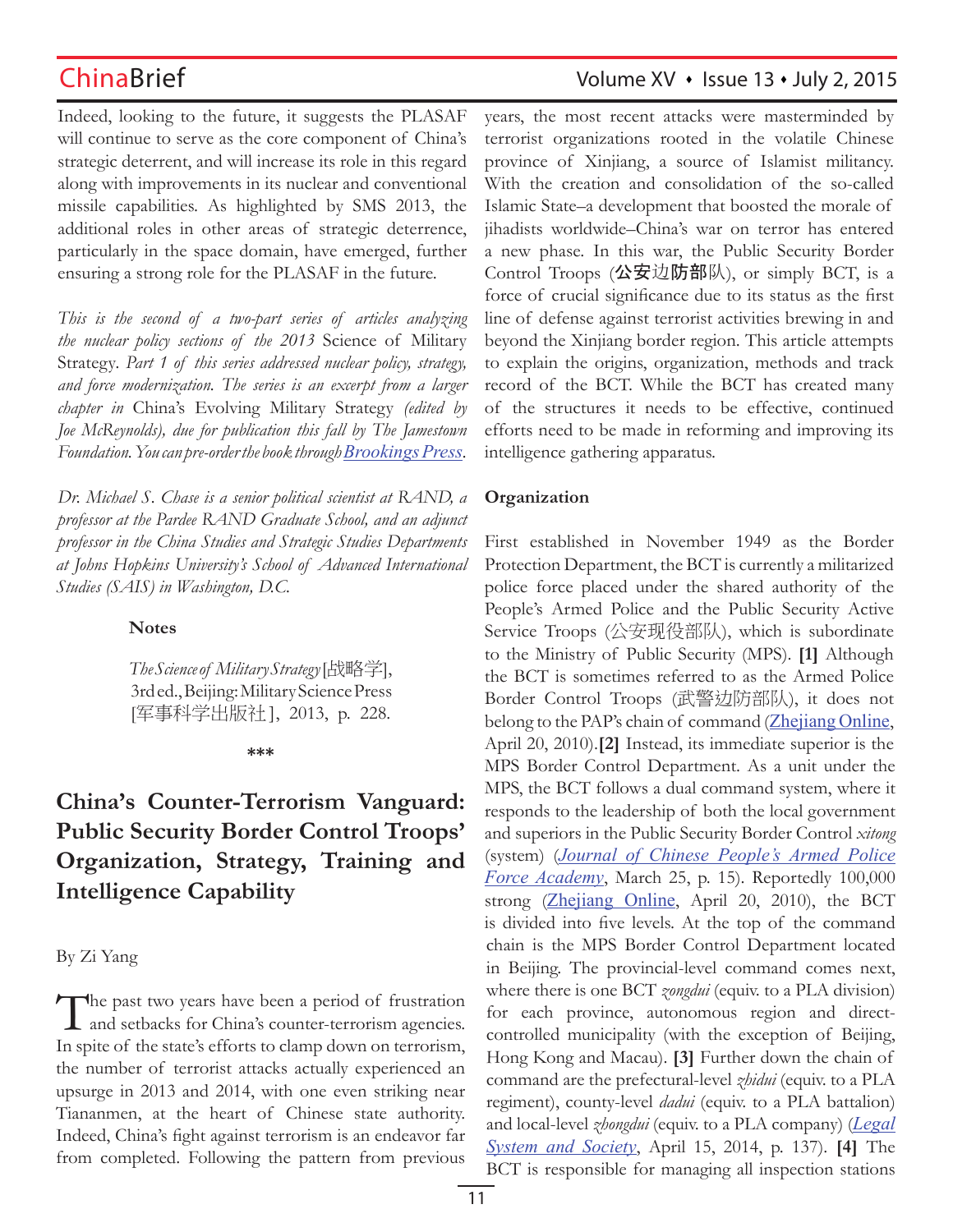at ports of entry as well as main roads leading to border areas in addition to being the first line of border defense, except for the Chinese–North Korean border, and the Yunnan portion of the Chinese-Burmese border, where it plays an auxiliary role to PLA border control units (*Journal of Chinese People's Armed Police Force Academy*, March 25, 2015, p. 14). **[5]** The mission of the BCT, stated succinctly, is to defend China's national sovereignty by maintaining security and ensuring safety along the country's borderlands (Ministry of National Defense of the PRC, April 16, 2013). This includes striking out against the "three evils" of terrorism, separatism and religious extremism (*China Brief*, January 9, 2014). The Xinjiang BCT plays a special role in that it is the one that shoulders most of the burden in dealing with these three issues. Focusing on the Xinjiang BCT's success and failures as well as the causes behind them provides valuable insight into understanding larger issues within China's counter-terrorism efforts.

Illustration of the BCT's dual command system.



Source: Xiaoqing Liang 梁晓晴, Dui wujing bianfang budui xingshi bianjing guanliquan de sikao 对公安边防部队行使边境管理权的思考 [Thoughts on the Public Security Border Control Troop's Power to Exercise Administrative Authority in Border Areas], Journal of Chinese People's Armed Police Force Academy 31, no. 3 (2015): 15.

### **Strategy**

The Xinjiang Uyghur Autonomous Region shares a 3,544-mile-long border with eight countries. There are 235 mountain passes and key travel routes to neighboring states, making the province a crossroads of great strategic value while at the same time posing a significant challenge for border security forces. Further complicating matters, members of ten ethnic groups in Xinjiang have shared ethnicity and familial ties across the national boundaries (*Journal of Xinjiang Education Institute*, June 30, 2013, p. 100). Together, these factors make China's northwest frontier the least stable part of the country. Unrest and terrorist attacks are not unusual; there have been more than 200 violent incidents since the 1990s (*Journal of Guangxi Police Academy*, February 24, 2014, p. 47).

The largest Islamist militant group, the East Turkestan Islamic Movement (ETIM), operates mostly outside of Xinjiang, making border security especially important in reducing the group's operational capability. The Xinjiang BCT's current "counter-terrorism and maintain stability" strategy, as elaborated by the commander of the Xinjiang *zongdui* Senior Colonel Zhang Genheng, is one that concentrates on working closely with the local population, strengthening inspections at border crossings, and building a new "border protection and control network" that enhances relations between all levels of the Xinjiang BCT (*PLA Life*, December 13, 2013, p. 8).

Due to the region's enormous size and lengthy border, it is almost impossible for BCT troopers to cover all entry and exit points with their limited manpower alone. Local help is needed, which led to the formation of the Masses' Border Protection Unit (MBPU,群众护边员). Numbering about 17,000, the MBPU recruits agents from people (mostly herdsmen) living along the border to assist the BCT by leading teams of locals to patrol areas around their community, or going on joint patrol missions with BCT troopers (*PLA Life*, December 13, 2013, p. 8). Besides having firsthand knowledge of the rough border terrain, the MBPU also makes up for the chronic personnel shortage suffered by BCT units (*Legal Daily*, October 30, 2012). **[6]** 

In addition to traditional human intelligence, the BCT has adopted advanced technology at border checkpoints,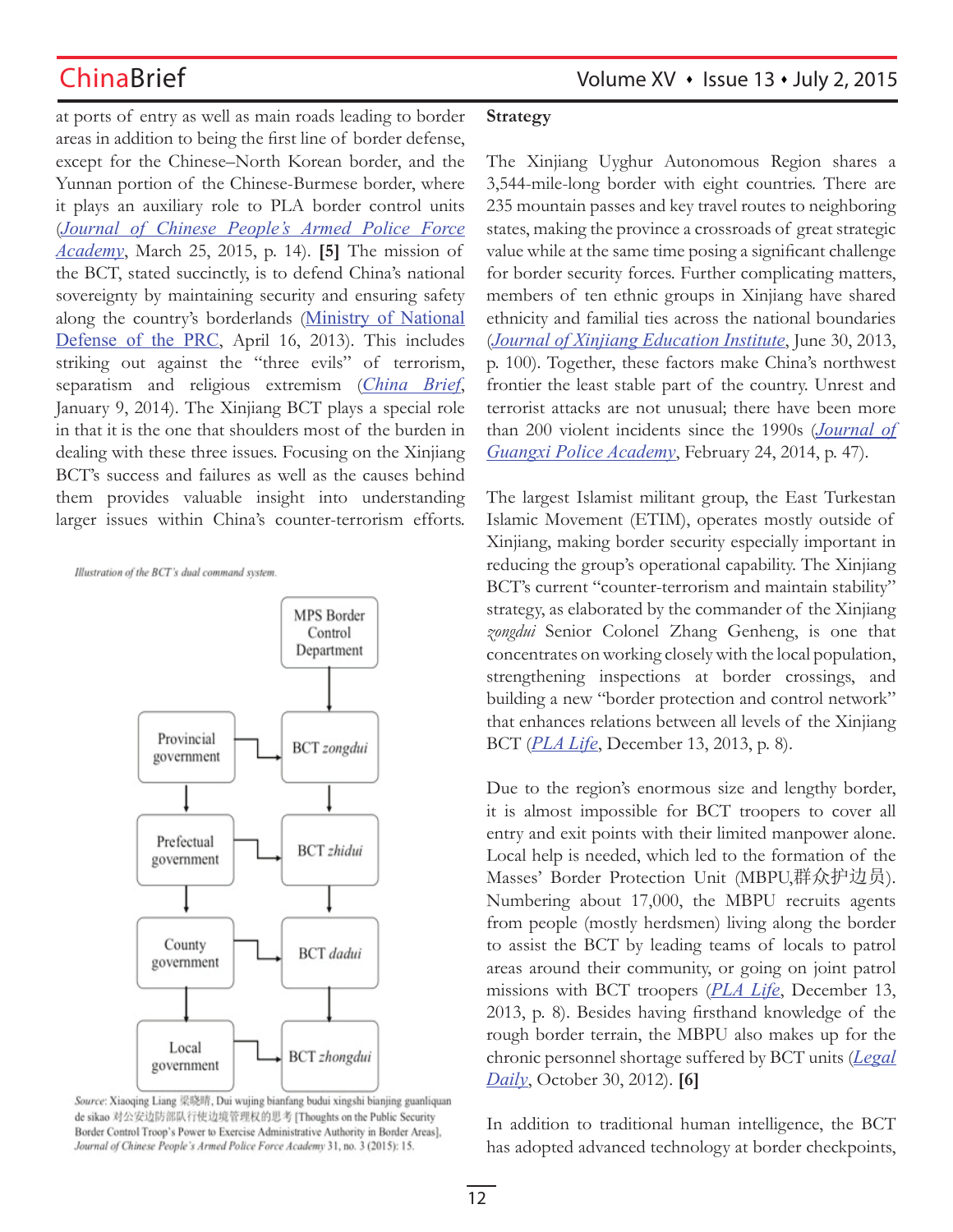and is an essential part of the overall plan to standardize inspections. Biological agent detectors, rolling chassis inspection devices, as well as explosives and narcotics detectors are all being used at border crossings and ports of entry for the purpose of making inspections more effective (*PLA Life*, December 13, 2013, p. 8). An interview with a trooper of the Khunjerab Pass inspection station revealed that x-ray and terahertz technology have also been incorporated as part of the inspection process (CRI Online, June 19).

Building a network that brings together different elements of the Xinjiang BCT is probably the most important part of the strategy since counter-terrorism is a task that requires extensive intra- and inter-agency collaboration. Thus, the Xinjiang BCT has established a "border protection and control network that encouraged cohesion and cooperation by streamlining the process of agent selection, training, personnel management and budget formulation (*PLA Life*, December 13, 2013, p. 8). Local outreach, new technology and enhanced training are all important elements, but due to the complex border environment, international cooperation is equally vital to counter-terrorism success. Collaboration between the border control forces of China and its neighboring states is frequent, with monthly meetings between Chinese BCT troopers and their foreign counterpart to discuss issues of concern and to deepen mutual understanding. Provincial level communication occurs every quarter, while ministerial-level exchanges take place every one to two years (*People's Police*, September 10, 2014, p. 44). In recent years, joint anti-terrorism exercises have occurred annually under the Shanghai Cooperation Organization (SCO) framework, either involving all of its member states or on a one-on-one basis, such as the China-Kyrgyzstan joint border law enforcement exercise on June 15 (Xinhua Online, June 15).

## **Training**

Quality troopers are the *sine qua non* in putting any counterterrorism strategy into practice. The training of BCT personnel consists of physical training, psychological training, and technical training. Physical training classes for cadets include takedown techniques, marksmanship, boxing and mixed marital arts, sniper training, crisis negotiation, police combat skills, and police combat tactics (*Frontier Defence Police China*, July 1, 2014, pp.

# ChinaBrief Volume XV · Issue 13 · July 2, 2015

32–33). An article written by Ma Zhiqiang, lecturer and director of the military affairs research and education office at the Public Security Border Control Troops Urumqi Command Academy, reveals that physical training of cadets still emphasizes on order, uniformity, and visual impact, a reference to the mass synchronized practice of martial arts that is even now a main method of instruction. According to Ma, there is much formalism attached to physical training, though what might be visually impressive to visiting superiors is, in reality, a hindrance to producing qualified troopers (*Frontier Defence Police China*, July 1, 2014, pp. 32-33). In an education system like this, the individual's ability to creatively come up with new ways to enhance physical fitness is suppressed, which is not always a positive development. This is changing, and the examination system of the Urumqi Command Academy has been reformed to make questions on exams more open-ended and less rigid and memorization-based, which may inspire creative thinking when it comes to problem solving (*Frontier Defence Police China*, September 1, 2009, p. 28).

The *jidongdui* or Mobile Detachment (MD) is the principal special operations force of the BCT. Its duties are comparable to the Border Control Tactical Unit of the U.S. Customs and Border Protection, that is to deal with high-risk contingencies whenever the order is given. The MD's ability to rapidly react to exigency is valued by the BCT as a form of deterrence against possible terrorist attacks. Each MD has a reconnaissance team, a bomb disposal team, and a biodefense team. BCT training reflects the rugged terrain they patrol, and their physical training routine includes a five-kilometer ruck march, 400-meter obstacle course, handling various kinds of combat equipment, mountain climbing, and swimming (*Police Practical Combat Training*, February 15, 2012, pp. 84–85).

Due to the often traumatic and violent situations that BCT personnel are expected to encounter during counter-terrorism operations, psychological training for BCT personnel is equally important. However, the latest publication on this subject, while divulging few details, admits that most BCT troopers lack real combat experience and there has not been an intensive psychological training program instituted as part of the training curriculum (*Journal of Chinese People's Armed Police Force Academy*, March 25, 2010).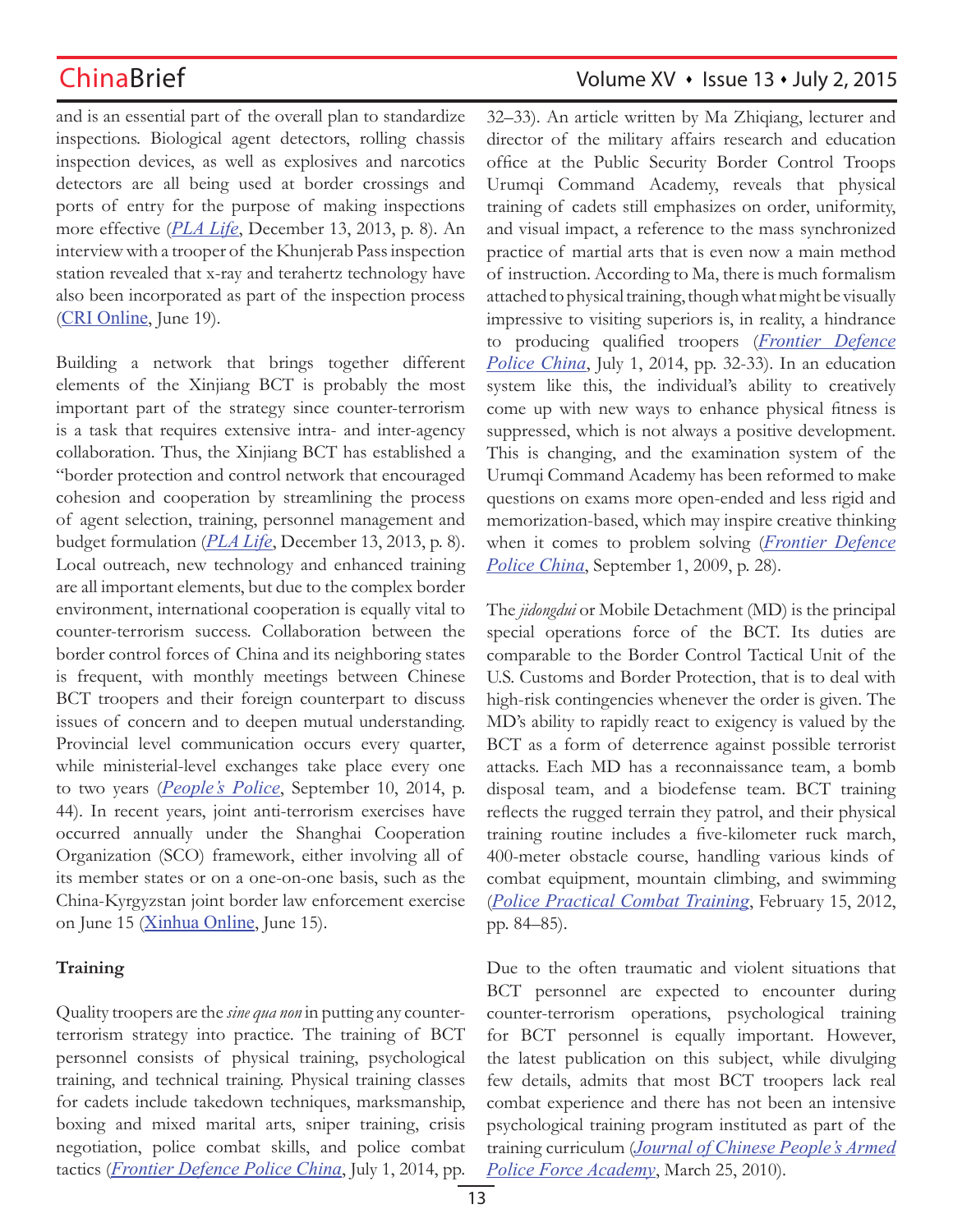With regards to technical training, the PAP Urumqi Command Academy, which graduates 40 percent of the Xinjiang BCT's entry-level cadres, stress six skillsets that it expects the cadets to excel in. These include guard duty, law enforcement, military knowledge, management skills, political work and bilingual proficiency. A few general courses taught at the Academy cover the following topics: mid-level Mandarin Chinese, basic Uyghur, English for border protection work, managing border exigencies, border patrol, military topography, and theories for battles along borderlands (*Frontier Defence Police China*, September 1, 2009, pp. 27–28). These skillsets are vital for any border unit. However, the special nature of the BCT, and their evolving role in counter-terrorism operations necessitates perfecting another skill set: intelligence gathering.

### **Intelligence Capability**

While training cadets according to high standards is quite necessary in building up a professional border control force, having strong capability to obtain and analyze intelligence is indispensible in winning the fight against terrorism. This area is the BCT's Achilles' heel and became a source of public embarrassment when it was revealed that BCT forces did not receive any intelligence prior to the Urumqi train station bomb attack that occurred on May 1, 2014, the final day of Xi Jinping's first tour of Xinjiang after he became China's President (*Journal of Intelligence*, June 18, 2014, p. 18). While inadequate education of intelligence analysts negatively influences their overall expertise *(Journal of Intelligence*, December 30, 2011, p. 243), the lack of inter-agency intelligence sharing is the primary factor undermining the effectiveness of not only the BCT, but also the entire public security system in preventing terrorist attacks (*Journal of Intelligence*, June 18, 2014, pp. 17–18). [7] Draft legislation submitted to the October 2014 plenum of the 12<sup>th</sup> National People's Congress Standing Committee proposed the concept of a national counter-terrorism intelligence center, which would facilitate inter-agency intelligence sharing, and is still undergoing review (People's Daily Online, October 28, 2014; National People's Congress Online, February 28). Second, the BCT system maintains a passive attitude in intelligence collection. Instead of taking the initiative to build a grassroots intelligence network through engaging in fieldwork, the BCT intelligence wing still

# ChinaBrief Volume XV • Issue 13 • July 2, 2015

depends heavily on leads from the civilian population, which restricts the amount of information that could be gained. A recent article in a professional journal has proposed a model that focuses on cultivating a terrorism suspect's relatives, friends, colleagues, and connections with the criminal underworld. The article argues that such sources of information might be able to cut across the wall of mistrust between the authorities and certain disenchanted sections of the Uyghur populace, since it is difficult for anyone to associate exclusively with people sharing the same ethnic and ideological background (*Journal of Intelligence*, June 18, 2014, pp. 17–18). Of course, the BCT almost certainly made use of its Uyghur, and other ethnic minority troopers' bonds with their own community to expand the web of human intelligence collection. Nevertheless, culturally insensitive policies implemented in Xinjiang will quite likely stymie any future efforts to construct an effective human intelligence network. Not only the collection but also the retention and protection of BCT intelligence is far from professional. Apart from being understaffed, the available personnel assigned with intelligence safekeeping tasks are unmotivated and incompetent. At some BCT locations, intelligence files are placed in a disorderly fashion without the basic security measures in place, i.e. burglarproof doors and windows, dehumidifiers, double layer curtains, etc. Some BCT units do not have the necessary storage hardware in its archival repository, while others never had a specialized storeroom for important files to begin with (*Archives & Construction*, August 15, 2013, p. 71). This is particularly dangerous because leaked or stolen intelligence could cause great harm to counter-terrorism efforts, including the work of the BCT.

Counter-intelligence is another area of concern. Though the exact nature of counter-intelligence functions in the BCT are unknown, Sun Xiao of the Chinese People's Armed Police Force Academy has indicated that insufficient attention is paid to counter-intelligence. This is due to the main objective of the BCT being not directly related to intelligence work and the long tradition of *baomi* (secret keeping 保密)—that focuses more on protecting secrets rather than preventing infiltration impeding the construction of a well-fortified counterintelligence system (*Legal System and Society*, July 15, 2010, p. 213).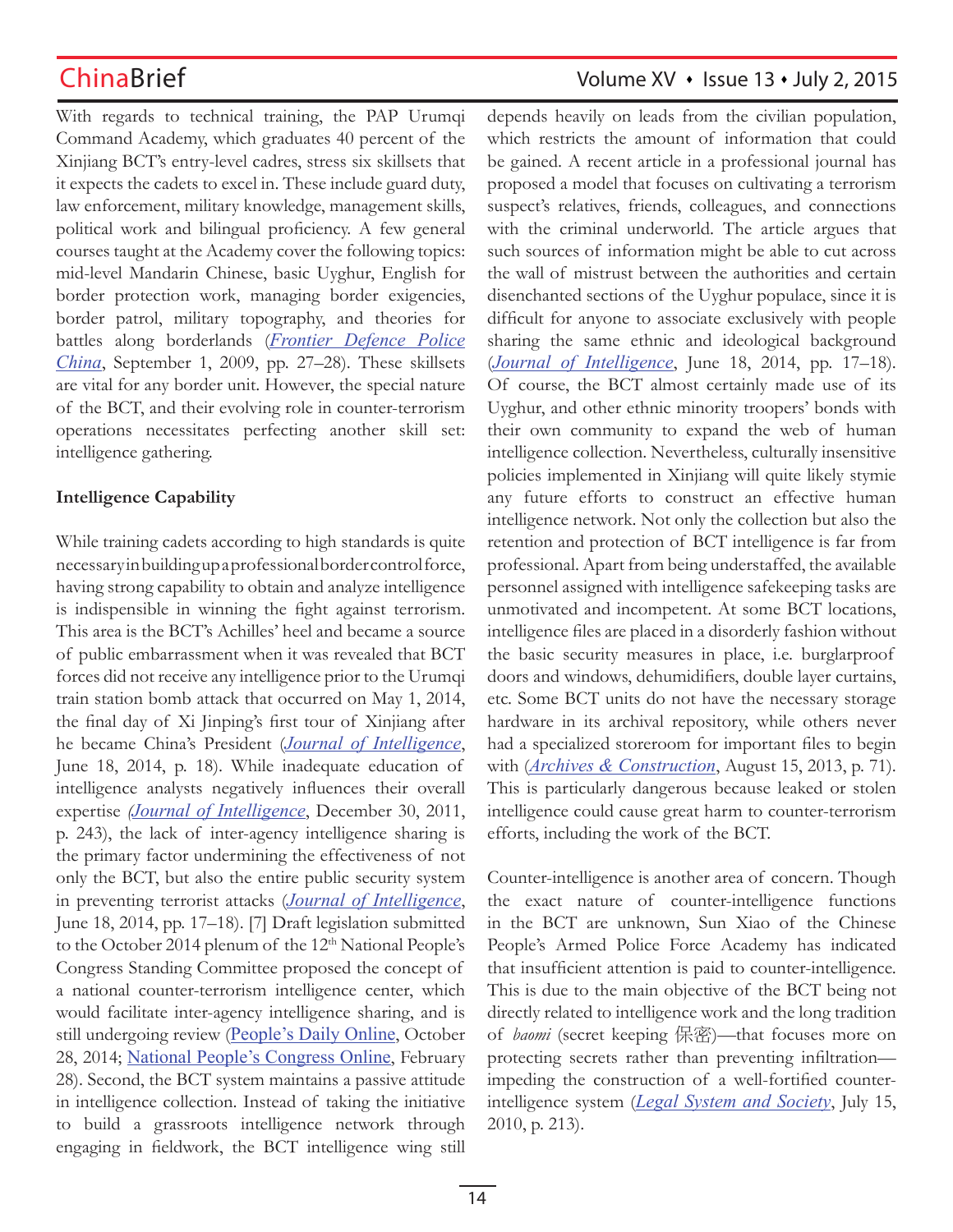## **Conclusion**

To conclude, the BCT is an organization of vital importance to China's war on terror. Regardless of the complicated circumstances surrounding the roots of China's "Xinjiang problem," the struggle against terrorism is likely to continue into the future. The BCT, despite having made steady progress in bettering its counter-terrorism strategy and training, still needs to vastly improve its underdeveloped intelligence capabilities by striving for an intelligence-sharing nexus, a proactive intelligence gathering network, a proper system of intelligence safekeeping, and a professional counterintelligence apparatus if it wants to succeed in the fight against terrorism in Xinjiang.

*Zi Yang is a graduate student at Georgetown University School of Foreign Service. He currently serves as a research assistant at Georgetown University's Center for Security Studies.* 

### **Notes**

1. The BCT is listed under the PAP's order (*xulie* 序列) as a type of armed police because, similar to the PAP, it uses military equipment in addition to training and operating according to military standards. The PAP still plays a minor advisory role regarding the BCT, but the PAP General Headquarters cannot issue any orders to the BCT, because forces belonging to the Public Security Active Service Troops fall under the authority of the MPS.

2. The China Coast Guard was once the maritime branch of the BCT until March 2013, when it was transferred to the State Oceanic Administration.

3. The division of tasks along the Chinese–North Korean border and the Yunnan portion of the Chinese-Burmese border is one where the PLA takes responsibility for frontline (一线) border defense and control. The BCT is responsible for second-line  $(\equiv \frac{4}{3})$  duties that include the maintenance of public security in border control districts ( 边防管理区) and the management

## ChinaBrief Volume XV · Issue 13 · July 2, 2015

of entry and exit points.

4. Lu Ying鲁英, and Pan Cheng潘澄, Wujing changyong zhishi shouce武警 常用知识手册 [The Armed Police: A General Knowledge Handbook], (Beijing: Zhongguo qingnian chubanshe, 1993), 69–70.

5. The BCT's organizational structure follows the PAP, which is, in turn, partially modeled upon the PLA. A PLA division is generally made up of roughly 10,000 men. Given there are 30 BCT *zongdui* in China, 300,000 men would be the total estimate of BCT personnel, a number that directly contradicts the figure provided by the official Zhejiang Online portal. However, there is the possibility that each *zongdui* differs drastically in size since border control needs in a hinterland province like Hunan is probably far less demanding than a frontier province like Inner Mongolia.

6. The salary paid to MBPU personnel could be inadequate for the amount of patrol work they are required to perform. A 2013 story profiling Adili Amudong, a model Xinjiang MBPU agent accidently revealed that the stipend provided to Amudong is not even enough to purchase gas for his patrol motorcycle.

See also: Wei Lü 吕威, "Xinjiang Adili Amudong: Xin-Zang gonglu shang de 'lieying' 新疆阿地力·阿木东:

新藏公路上的'猎鹰' [Xinjiang's Adili Amudong: the 'falcon' of the Xinjiang-Tibet Highway]" Xinhua Online, November 29, 2013, http:// news.xinhuanet.com/mil/2013- 11/29/c\_125784166\_2.htm.

7. As of December 2011, BCT intelligence analysts holding a bachelor's degree are still in the minority.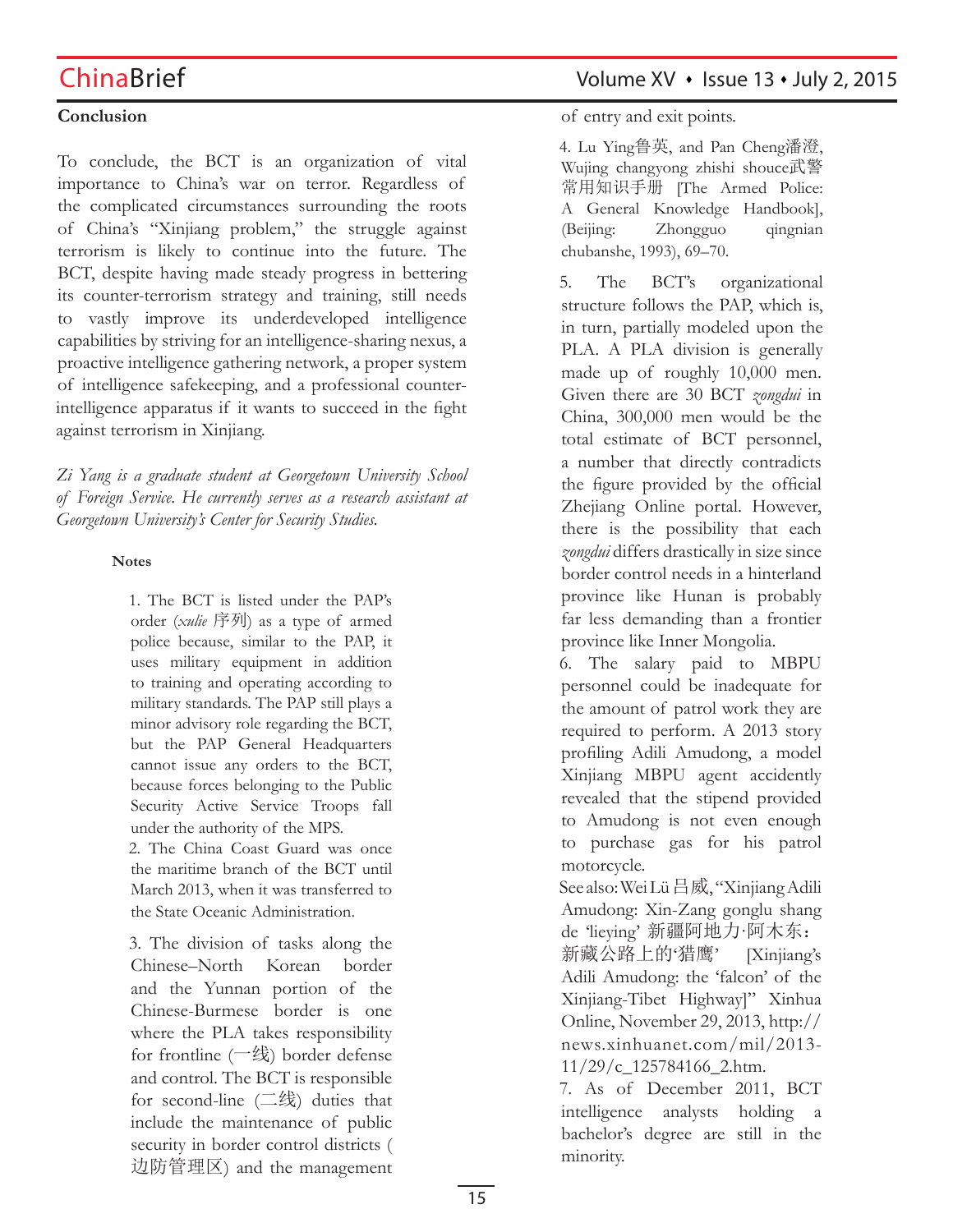# **The Chinese Public Debates North Korea Policy**

By Shuxian Luo

In April, the killing of three Chinese citizens in April<br>along the North Korean border-possibly at the hands  $\perp$ along the North Korean border–possibly at the hands of North Korean soldiers–was confirmed by China's Ministry of Foreign Affairs (MFA). This has once again added fuel to the fire of Chinese debates over Beijing's policy toward its volatile neighbor (China Net, April 30). While debate in the general public tends to intensify when incidents involve civilians being killed or kidnapped by North Koreans, the parallel debate in the Chinese policy community is more responsive to Pyongyang's strategic provocations. Even the recent fatal shooting of a North Korean trespasser by Chinese border protection troops and North Korea's recent drought have garnered the DPRK limited sympathy (*China Net*, June 11; *Global Times*, June 24).

A renewed domestic debate between the "abandon" vs "support" North Korea camps has not led to a substantial change in Beijing's North Korea policy. As of today, "no war, no instability, and no nukes," China's traditional stance toward the Korean Peninsula, remains the bedrock of Chinese policy.

## **Murders Further Reduce Public Support for North Korea**

The latest murders are the third publicized instance in the past eight months in which Chinese civilians have been killed by North Koreans illegally crossing the border. The April incident follows the killing of four Chinese by a North Korean civilian in September last year and another four by a North Korean soldier in December (Sina, April 29). Each of these deadly episodes occurred in Helong, a city in Jilin Province near the border, aggravating the Chinese public's concerns about border protection. In the latest *Global Times* investigative report on these incidents, Jin Qiangyi, the director of the Center for International Studies at Yanbian University in Yanji City, said that killings of Chinese residents in the border region by North Koreans have occurred frequently since the mid-1990s, as it is particularly difficult for China's

ChinaBrief Volume XV · Issue 13 · July 2, 2015

border protection forces to prevent North Koreans from crossing the frontier in remote areas. Local residents interviewed by *Global Times* admitted that they have complied with North Koreans entering their homes demanding food and money, as long as the defectors did not hurt anyone (*Global Times*, May 15). But horrified by the recent string of killings, a large portion of the local population has been forced to flee from the region (Sina, February 4).

These incidents further erode the Chinese public's declining sympathy for the Democratic People's Republic of Korea (DPRK). On Weibo—a Chinese version of Twitter which serves as an important barometer for public opinion–the killing intensified an ongoing wave of outrage with Beijing's ineptitude in protecting the border and its demonstrated "softness" in handling these incidents. A post questioned, "Where are our troops who claim to protect our homes and defend the country? Being cowards AGAIN?" Another user wrote, "That is the friendship sealed by blood"—a sarcastic reference to the traditional slogan extolling China–North Korea relations. More posts expressed dissatisfaction not just with the violence, but also the disclosure of these killings first by foreign media: "It was Chinese citizens killed on China's territory. And [why] did our information first come from the South Korean media?"

Whereas the Chinese public tends to demonstrate a mixed attitude toward North Korea's nuclear weapon and missile programs, incidents directly victimizing ordinary Chinese citizens more easily evoke an empathetic feeling of vulnerability and set off a public backlash against China's North Korea policy. In May 2012, North Korea seized three Chinese fishing vessels in Chinese territorial water and detained 29 Chinese fishermen on the boats, demanding a ransom of 1.2 million RMB (193,500 USD) (CCTV Online, May 16, 2012). This incident incited a strong nationalist response in China's social media and comments on news articles. This was exacerbated by the subsequent North Korean kidnappings of a Chinese fishing vessel and its 16 crew members in May 2013 for a ransom of 600,000 RMB (97,000 USD), and another fishing vessel and nine Chinese fishermen in September 2014 for 250,000 RMB (40,000 USD) (*Global Times*, May 20, 2013; *New Capital Daily*, September 23, 2014). In an op-ed on the public concerns over potential radioactive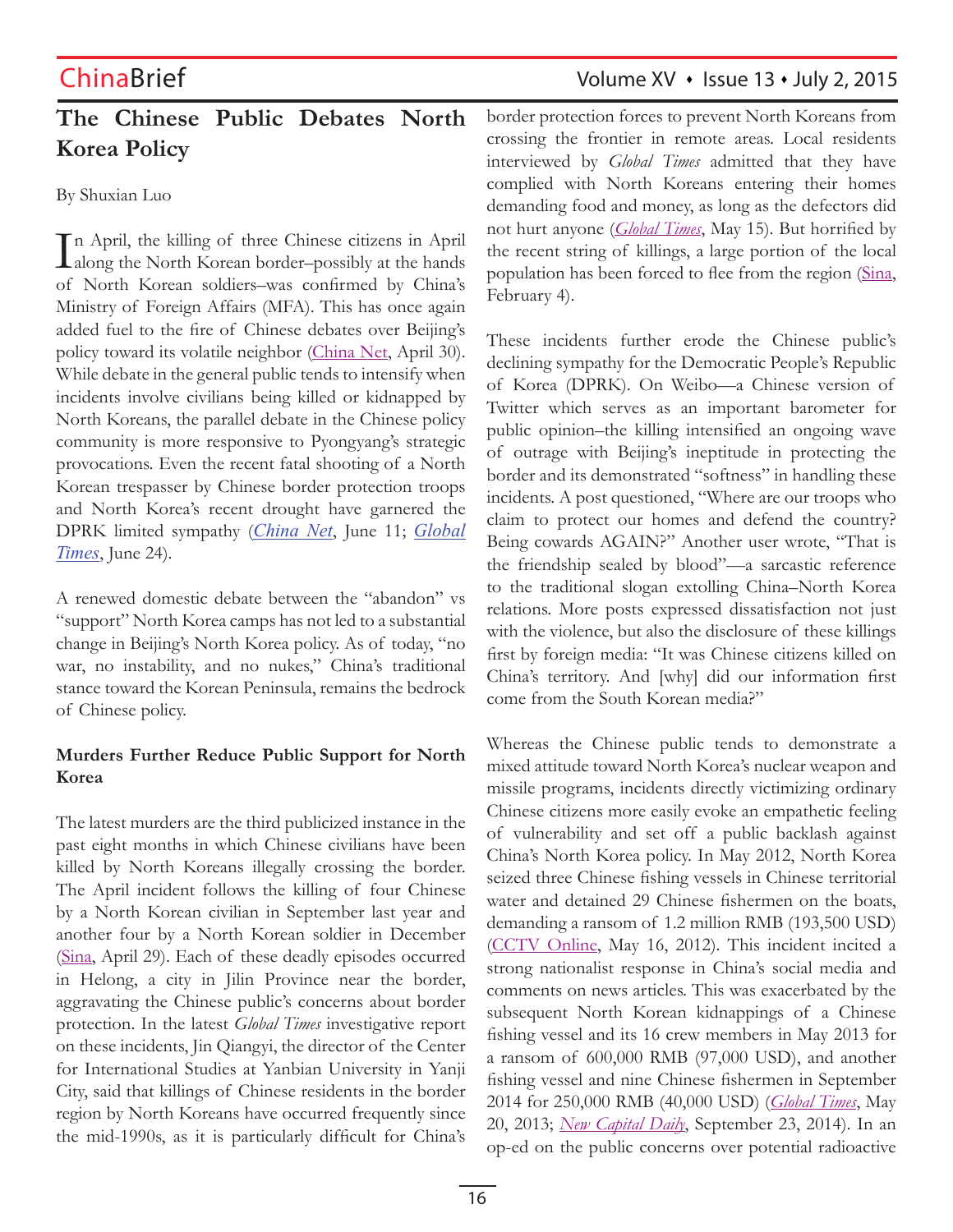pollution caused by North Korean nuclear tests, Ding Gang, a staff writer for *People's Daily*, said, "The masses may not think from a strategic perspective. Nor can they control North Korea's pursuit of nukes. All they care about in their everyday life is safety and stability" (*Global Times*, April 23, 2013).

In this context of losing public support for North Korea, Beijing seems compelled to step up its posture with Pyongyang. Less than six weeks after the murders were publicized, local authorities in Helong disclosed via Weibo the fatal shooting of a North Korean trespasser by the Chinese troops in the border area, which was quickly picked up by China's state media and applauded by netizens as a legitimate border protection action. Disclosure of killings of North Korean trespassers is rare in China, if not unprecedented. While this seems to be an effort by Beijing to pacify public anger, it is highly unlikely that the general public is an emerging actor capable of exerting substantial influence over China's North Korea policy.

### **Static Contours of Elite's Policy Debate**

Roughly in step with the general public's changing tone is the renewed debate in the Chinese policy community that centers on the strategic question of whether Beijing should continue its commitment to North Korea or abandon it. Currently, the policy debate is best divided into two camps—the traditionalists and strategists. Traditionalists argue against "abandoning" North Korea, citing shared socialist political ideologies, the human and capital investments China has made in the North, Beijing's credibility as a patron and ally, increased Sino-DPRK economic ties, Beijing's need for a geopolitical buffer and the potential risks to China if the North Korean regime collapses.

One prominent traditionalist, Chen Fengjun, a professor at Peking University, contended that the U.S. "Pivot to Asia" underscored the strategic importance of the Korean Peninsula. "Abandoning" North Korea would exacerbate the imbalance of power on the peninsula, precipitating a military confrontation or even a nuclear war. A destabilized Korean Peninsula would only impair China's interests, making the cost of "abandoning" the North outweigh that of "defending" it (*Global Times*, March 12, 2013). A *Global Times* editorial claimed, "As of today, North Korea is still China's geopolitical frontline. The United States has Japan and South Korea as its strategic footholds supporting its pivot toward Asia. North Korea is still a buffer. Whether there is a North Korea friendly to China will influence the strategic landscape in Northeast Asia. Abandoning North Korea cannot be a viable option... China supports not only North Korea's national security but its regime's rule…A friendly Sino-DPRK relationship will always be a source of security for Pyongyang" (*Global Times*, April 12, 2013).

Li Dunqiu, a visiting research fellow at Zhejiang University, contended that abandoning North Korea would lead to three possible outcomes: North Korea aligning with a third country other than China; North Korea collapsing as a result of political, economic and military pressures; or North Korea waging a suicidal war on the peninsula. None of these would be beneficial to China's interest (*Global Times*, November 27, 2014). Cao Shigong, a research fellow at the China Foundation for International Studies, argued that North Korea still has geopolitical value to Beijing and that the DPRK's nuclear weapons program should not be a reason for China to abandon it. According to Cao, denuclearization can only be achieved as a part of the settlement of Cold War legacies and the establishment of permanent peace on the Korean Peninsula (*Global Times*, December 2, 2014). But as the Chinese public views the DPRK in an increasingly negative way, traditionalists seem to be losing ground in the debate to the strategists, who call for outright abandonment of traditional commitment to North Korea. A prominent critic of North Korea, Shen Dingli, a scholar at Fudan University, wrote in *Foreign*  Policy immediately after North Korea's third nuclear test that "North Korea's value as a security buffer has much diminished" and that "in an age where global public opinion matters more than ever, the benefits of association with Pyongyang's mistaken line outweigh the costs." Shen then called on Beijing to "cut its losses and cut North Korea loose" (*Foreign Policy*, February 13, 2013). The shared socialist political ideology also has lost its appeal to most of the Chinese public, even CCP officials and military personnel. Deng Yuwen, then deputy editor of *Study Times*, a journal of the Central Party School of the Chinese Communist Party (CCP), wrote in the *Financial Times* that "North Korea's value as a geopolitical ally is outdated" and "a relationship based on ideology is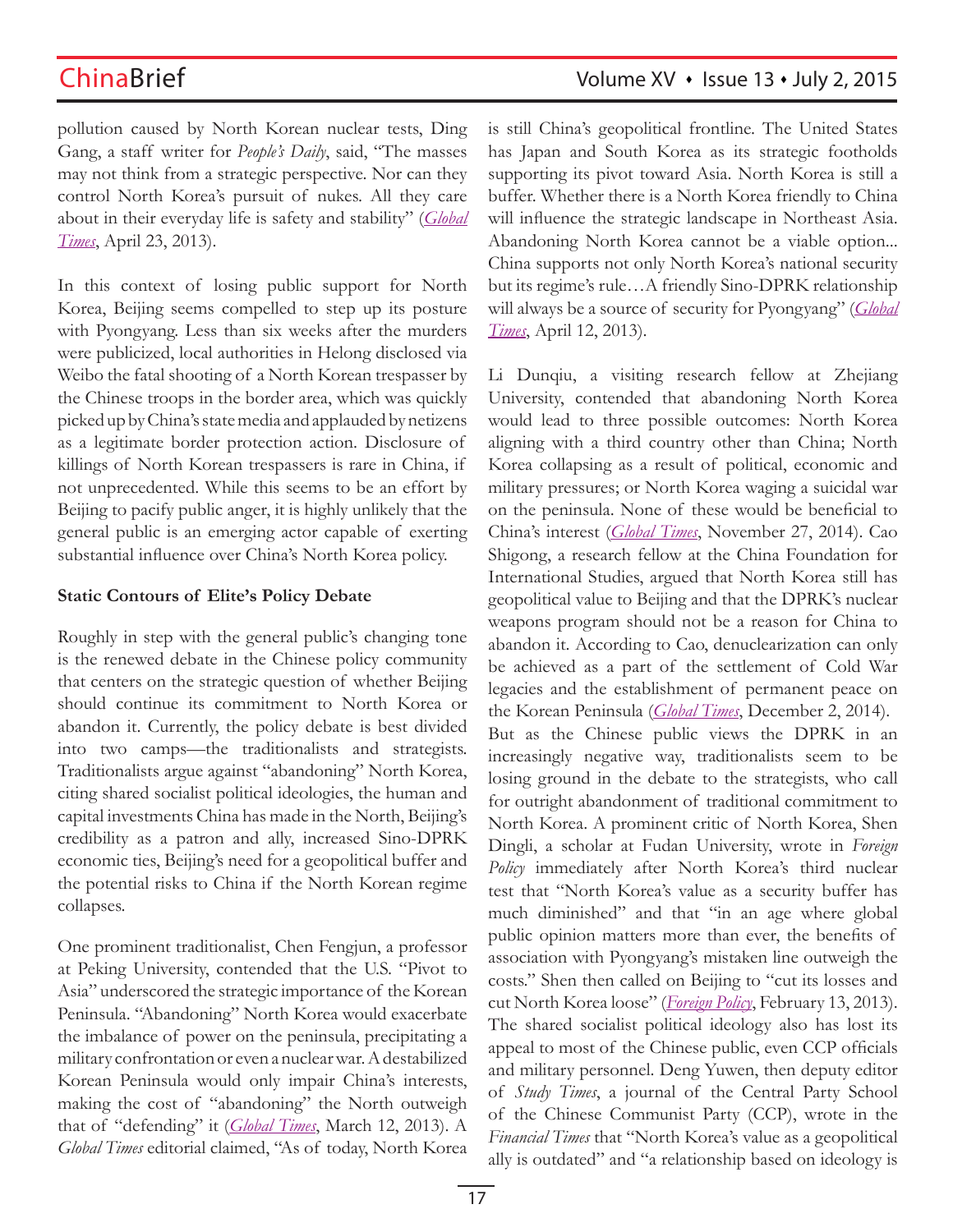dangerous." Calling upon China to "consider abandoning North Korea," Deng went further by proposing to "take initiative to facilitate North Korea's unification with South Korea" and "use China's influence to cultivate a pro-Beijing government in North Korea" (*Financial Times*, February 27, 2013). Retired Lt. Gen Wang Hongguang, former deputy commander of the PLA Nanjing Military District, wrote in *Global Times* repudiating traditionalists' argument, "In our country, the Communist Part rules and other democratic parties participate, electing Party and national leadership based on mutual consultation. North Korea's three generations of leadership come through family heredity. Are the two the same?" (*Global Times*, December 1, 2014).

Strategists also point to North Korea's diminishing strategic value, the prospect that its nuclear weapons program will trigger a nuclear arms race in this region, and the risk that Beijing would be dragged into a military conflict provoked by Pyongyang. Under the condition of modern warfare, says Wang, it is an undeniable fact that the strategic value of North Korea as a buffer is diminishing. "North Korea's repeated threats to nullify the Korean War Armistice pushes the two Koreas to the brink of another war. It is not a matter of whether North Korea listens to China, but that North Korea's behavior has undermined China's fundamental interests." Therefore, China should not get involved in another war on the Korean peninsula. "If North Korea decides to fight an all-out war, there is no need for China to get involved," Wang argued. "Whoever provokes a war takes responsibility. The 'socialism bloc' ceased to exist long time ago. There is no need for China's younger generation to fight a war for another country". Zhu Feng, a professor then at Peking University and a long critic of North Korea, claimed, "A nuclear North Korea is definitely a grave threat to China.. if China cannot prevent North Korea from developing nuclear weapons, how can it stem Japan and South Korea's ambition to develop nukes?" (Lianhe Zaobao, February 16, 2013).

The strategists line of argument gains popularity after every North Korean provocation. The strong language in these articles, and especially, Gen. Wang and Deng's affiliation with the PLA and the Party respectively, and their explicit rejection of ideological aligning with Pyongyang, draw wide speculation from international observers as on

# ChinaBrief Volume XV • Issue 13 • July 2, 2015

whether it is a signal of a sea change in China's policy. But it is more likely a display of Beijing's frustration with Pyongyang and a valve to let off some steam by the elites. To most strategists, it is clear that "abandoning North Korea is not a realistic choice for China" (International Crisis Group, December 9, 2013, 12). Even "normalizing" China's relationship with North Korea, as some Chinese analysts believe is suggested in the novel use of "seek common ground, allow disagreement" (求同存异) by China's newly appointed Ambassador Li Jinjun, is yet to occur. Decoding Liu's diplomatic language, a recent Xinhua article claimed, "Even brothers in a family have different opinions. It is pragmatic to admit discrepancy. The bilateral relationship can only be moved forward by highlighting both countries' shared position and interest rather than zoom in on disagreement" (Xinhua, May 8). Over the past several months, nurtured by new signs of change in North Korea's economic policy, Chinese analysts increasingly lean toward a utilitarian approach that Pyongyang's reform will increase North Korea's economic viability and its economic value for China. In his latest analysis on North Korea's economic reform initiatives, Li Dunqiu claimed, "The contract system linking remuneration to output that North Korea adopted early this year apparently is a duplicate of the measure China took at the beginning of its economic reform and open up. This is extremely likely a signal of an overall reform in North Korea…In the early stage of its economic development, it is of great magnitude that North Korea opens its door to Korean Chinese investors. The DPRK has hosted a series of promotion events in Dalian and Shenyang, which shows Pyongyang is redoubling its efforts to attract investment" (*Global Times*, May 14). Cao Shigong expressed a similar optimism, "North Korea's reform has taken effect…as it accumulates more experience and gains more confidence, it is possible that North Korea will speed up its reform and enhance economic cooperation with the outside" (*Global Times*, May 22).

Some analysts even go so far as to raise the prospect that North Korea's enhancement of trade and investment ties with the international community will eventually translate into a strong incentive to bring Pyongyang back to nuclear talks, even though Kim Jong-un vowed to have both. In his June 4 interview with the Phoenix TV, Yang Xiyu said, "North Korea is in a dilemma. If it wants to